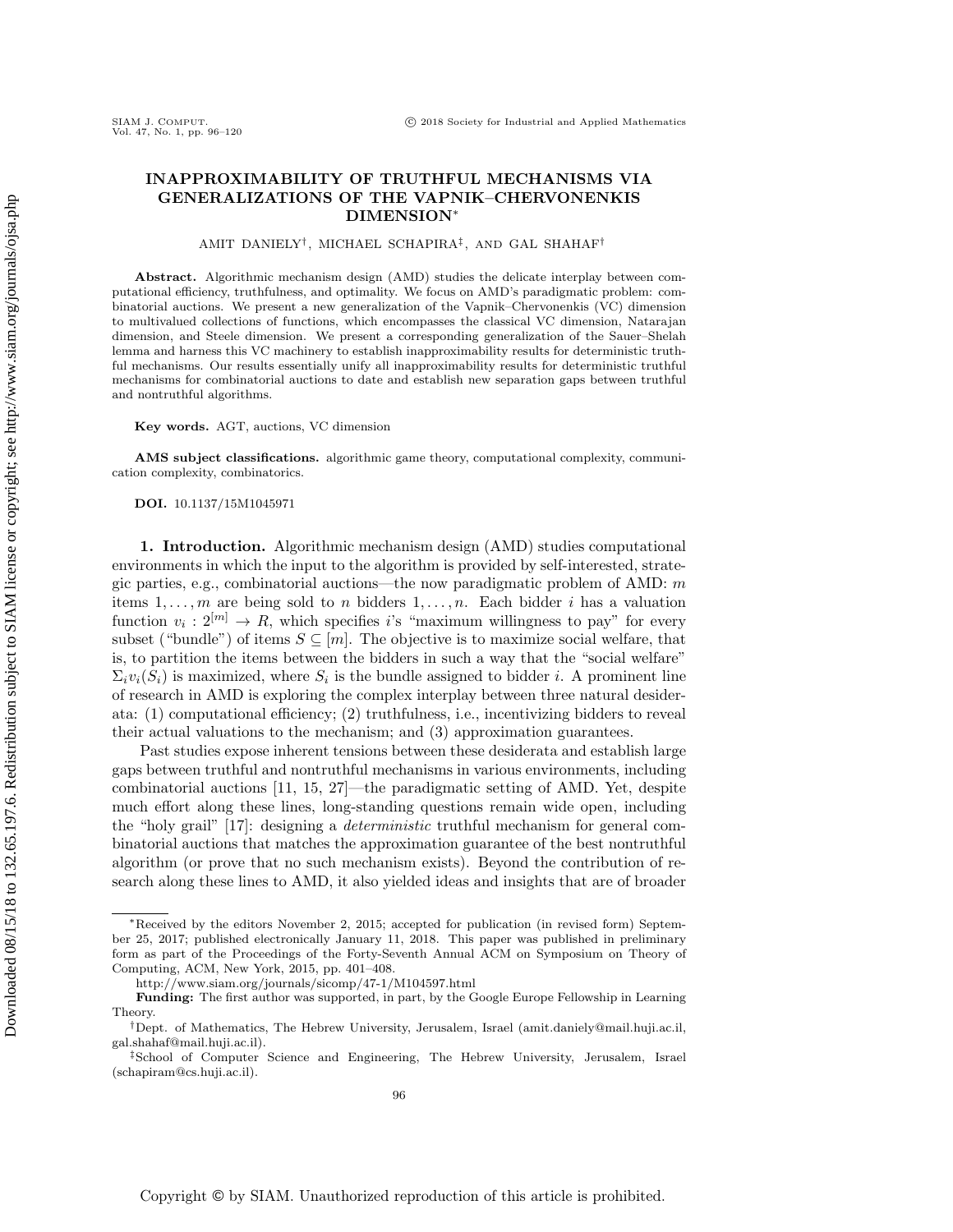interest. One example is the interesting connection between the Vapnik–Chervonenkis (VC) dimension and optimization over partial domains, presented in [\[27\]](#page-24-0). Papadimitriou, Schapira, and Singer [\[27\]](#page-24-0) showed how classical VC machinery (namely, the Sauer–Shelah lemma [\[28,](#page-24-2) [29\]](#page-24-3)) can be used to prove inapproximability results for deterministic truthful mechanisms in the context of combinatorial public projects. In combinatorial public projects, the goal is to allocate a subset of resources to a set of agents so that the allocated resources are jointly shared by all agents. The relatively simple structure of the output in this context, a subset of resources (as opposed to, e.g., partitions in combinatorial auctions, as discussed below) allows for a fairly straightforward application of VC machinery for establishing hardness of approximation results. Subsequent work further developed this idea in the combinatorial public projects setting [\[27,](#page-24-0) [6\]](#page-23-2) and in the combinatorial auctions setting [\[18,](#page-24-4) [7,](#page-23-3) [5,](#page-23-4) [22\]](#page-24-5).

While combinatorial public projects naturally lend themselves to standard VC lower bounding techniques, other environments pose a more a complex challenge. [\[18,](#page-24-4) [7,](#page-23-3) [5,](#page-23-4) [22\]](#page-24-5) showed that sophisticated adaptations of existing VC machinery, namely, the Sauer–Shelah lemma, can yield inapproximability results for combinatorial auctions in a specific setting: Vickrey–Clarke–Groves (VCG)-based mechanisms for "cappedadditive valuations". However, as combinatorial auctions deal with partitions of a universe (as opposed to subsets), it is not clear how standard VC machinery can, in general, be applied to other auction contexts (general truthful mechanisms, other types of valuations, communication complexity, . . . ).

We present a new generalization of the VC dimension that is both natural from a combinatorial perspective, and encompasses the classical VC dimension, as well as past generalizations of the VC dimension: the Natarajan dimension [\[23\]](#page-24-6) and the Steele dimension [\[30\]](#page-24-7). While many previously proposed generalizations of the VC dimension  $[28, 29, 23, 19, 4, 1, 10, 9]$  $[28, 29, 23, 19, 4, 1, 10, 9]$  $[28, 29, 23, 19, 4, 1, 10, 9]$  $[28, 29, 23, 19, 4, 1, 10, 9]$  $[28, 29, 23, 19, 4, 1, 10, 9]$  $[28, 29, 23, 19, 4, 1, 10, 9]$  $[28, 29, 23, 19, 4, 1, 10, 9]$  $[28, 29, 23, 19, 4, 1, 10, 9]$  are motivated by machine learning applications proving positive results for classification—our generalization is aimed at establishing negative results in AMD. We prove a corresponding generalization of the Sauer– Shelah lemma that generalizes several known bounds [\[28,](#page-24-2) [29,](#page-24-3) [23,](#page-24-6) [19,](#page-24-8) [30\]](#page-24-7) and apply it to obtain new inapproximability results for deterministic truthful mechanisms and also for simplifying and unifying existing inapproximability results.

1.1. Generalizing the VC dimension. Let  $\mathcal{H} \subset Y^X$  be a set of functions from X to Y. Given a subset  $S \subset X$ , let

$$
\mathcal{H}|_S := \{ f : S \to Y \mid \exists h \in \mathcal{H} \, s.t. \, h|_S = f \}
$$

denote the restriction of H to S, where  $h|_{S}$  is the restriction of each function  $h \in H$ to S.

Recall the classic VC dimension [\[31\]](#page-24-9).

DEFINITION 1.1 (VC-dimension). Let  $\mathcal{H} \subset \{0,1\}^X$ . A subset  $S \subset X$  is shattered by H if  $\mathcal{H}|_S = \{0,1\}^S$ . The VC dimension of H, denoted  $VC(\mathcal{H})$ , is the maximal cardinality of a subset  $S \subset X$  that is shattered by  $\mathcal{H}$ .

The prominence of the  $VC$  dimension is largely due to the Sauer–Shelah lemma [\[28,](#page-24-2) [29\]](#page-24-3):

LEMMA 1.2 (Sauer–Shelah). For every  $\mathcal{H} \subset \{0,1\}^X$ ,  $|\mathcal{H}| \leq \sum_{i=1}^{VC(\mathcal{H})} { |X| \choose i}.$ 

Our generalization of the VC dimension relies on the notion of "shattering to  $k$ values":

DEFINITION 1.3 (k-shattering). Let  $\mathcal{H} \subset Y^X$  and  $k \geq 2$ . We say that  $A \subset X$  is k-shattered by H, if for every  $a \in A$  there is a set  $Y_a \subset Y$  of size k such that the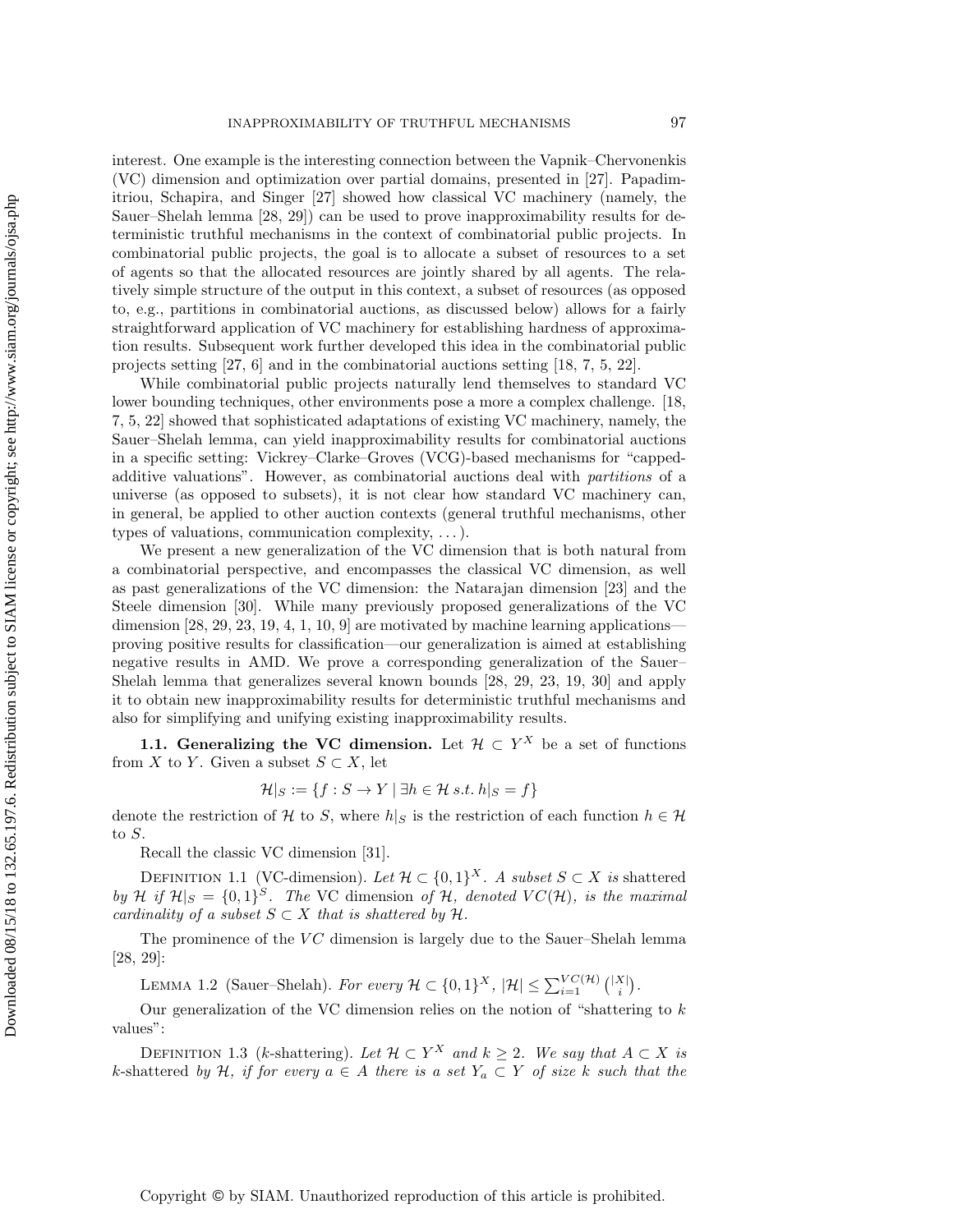following holds: Every function  $f : A \to Y$  that satisfies  $f(a) \in Y_a$  for all  $a \in A$  is a restriction of some function in H. That is,  $\exists h \in \mathcal{H}$  s.t.  $f = h|_A$ .

Putting it differently, the sets  ${Y_a}_{a \in A}$  are of size k and satisfy the following property: For every choice of elements  $\{y_a\}_{a \in A}$  with  $y_a \in Y_a$ , there is some  $h \in \mathcal{H}$ such that  $h(a) = y_a$  for all  $a \in A$ .

DEFINITION 1.4 (k-dimension). We define the k-dimension of  $H$ , denoted  $\text{Dim}_k(\mathcal{H})$ , as the maximal cardinality of a k-shattered set.

This notion of (k-)shattering differs from past generalizations of shattering to nonbinary domains (see, e.g., [\[7,](#page-23-3) [18\]](#page-24-4)). We present the following generalization of the Sauer–Shelah lemma.

<span id="page-2-0"></span>THEOREM 1.5. For every  $\mathcal{H} \subset Y^X$  and for every  $2 \leq k \leq |Y|$ ,

$$
|\mathcal{H}| \leq \sum_{i=0}^{\text{Dim}_k(\mathcal{H})} \binom{|X|}{i} (k-1)^{|X|-i} \binom{|Y|}{k}^i \leq |X|^{\text{Dim}_k(\mathcal{H})} |Y|^{k \text{ Dim}_k(\mathcal{H})} (k-1)^{|X|}.
$$

We point out that (1) taking  $k = |Y| = 2$ , we get the VC dimension and the Sauer–Shelah lemma [\[28,](#page-24-2) [29\]](#page-24-3); (2) for general Y and  $k = 2$  we get Natarajan's dimension [\[23\]](#page-24-6) and the bound in [\[19\]](#page-24-8), which strengthen Natarajan's bound [\[23\]](#page-24-6); and (3) for  $k = |Y|$ , we get Steele's dimension and bound [\[30\]](#page-24-7). Our proof of Theorem [1.5](#page-2-0) (the generalized Sauer–Shelah lemma) relies on a careful application of techniques used for proving previous bounds (e.g., [\[30,](#page-24-7) [23,](#page-24-6) [19\]](#page-24-8)) and appears in section [2.](#page-5-0)

1.2. Implications for auctions. We now provide an intuitive exposition of the connection between our dimension/bound and combinatorial auctions. An allocation, in this context, is a function  $h: X \to Y$ , where X is the set of items and Y is the set of bidders. We focus, for ease of exposition, on the class of VCG-based, also known as (a.k.a.) maximal-in-range (MIR) mechanisms, and on bidders with particularly simple "single-minded" valuations: Each bidder i is only interested in a single bidder-specific bundle of items  $T_i$ , and assigns a value of 1 to all sets of items containing  $T_i$  and a value of 0 to all other bundles of items. An MIR mechanism has a fixed, predetermined, "bank of allocations" of the items to the bidders, and for every input (reported valuations) outputs the best allocation in this bank. A trivial MIR mechanism is the mechanism that always allocates all items to the bidder who values them the most, i.e., the MIR mechanism whose bank of allocations consists of the  $n$ partitions of the items of the form  $(\emptyset, \ldots, \emptyset, [m], \emptyset, \ldots, \emptyset)$ . A simple argument shows that the approximation ratio of this mechanism is  $\min\{n, m\}$ . We prove that this naive mechanism is essentially the best VCG-based (MIR) mechanism: No VCG-based mechanism has approximation ratio  $m^{1-\epsilon}$  for any constant  $\epsilon > 0$  unless NP⊆P/poly.

Suppose, for a point of contradiction, that there exists a computationally efficient MIR mechanism M with bank of allocations H that has approximation ratio  $m^{1-\epsilon}$ . Observe that the allocations in  $H$  can naturally be regarded as a collection of functions from  $[m]$  to  $[n] \cup \{*\}$ ; every allocation  $A \in \mathcal{H}$  is associated with function  $f_A$  that maps every item in  $[m]$  to a bidder in  $[n]$ , or leaves the item unallocated (mapping it to  $*$ ), as in A. We now prove (see section [3\)](#page-6-0), via a subtle argument that utilizes Theorem [1.5,](#page-2-0) that there exists a large (polynomial in  $n$ ) set of bidders X and a large (polynomial in  $m$ ) set of items Y, such that all partitions of the items in Y between bidders in X appear in H and, in this sense, H shatters the pair  $(X, Y)$ . We can now conclude that, as M optimizes exactly over the allocations in  $\mathcal{H}$ , M can compute the optimal allocation of |X| items to |Y| single-minded bidders—an NP-hard task (this is, in fact,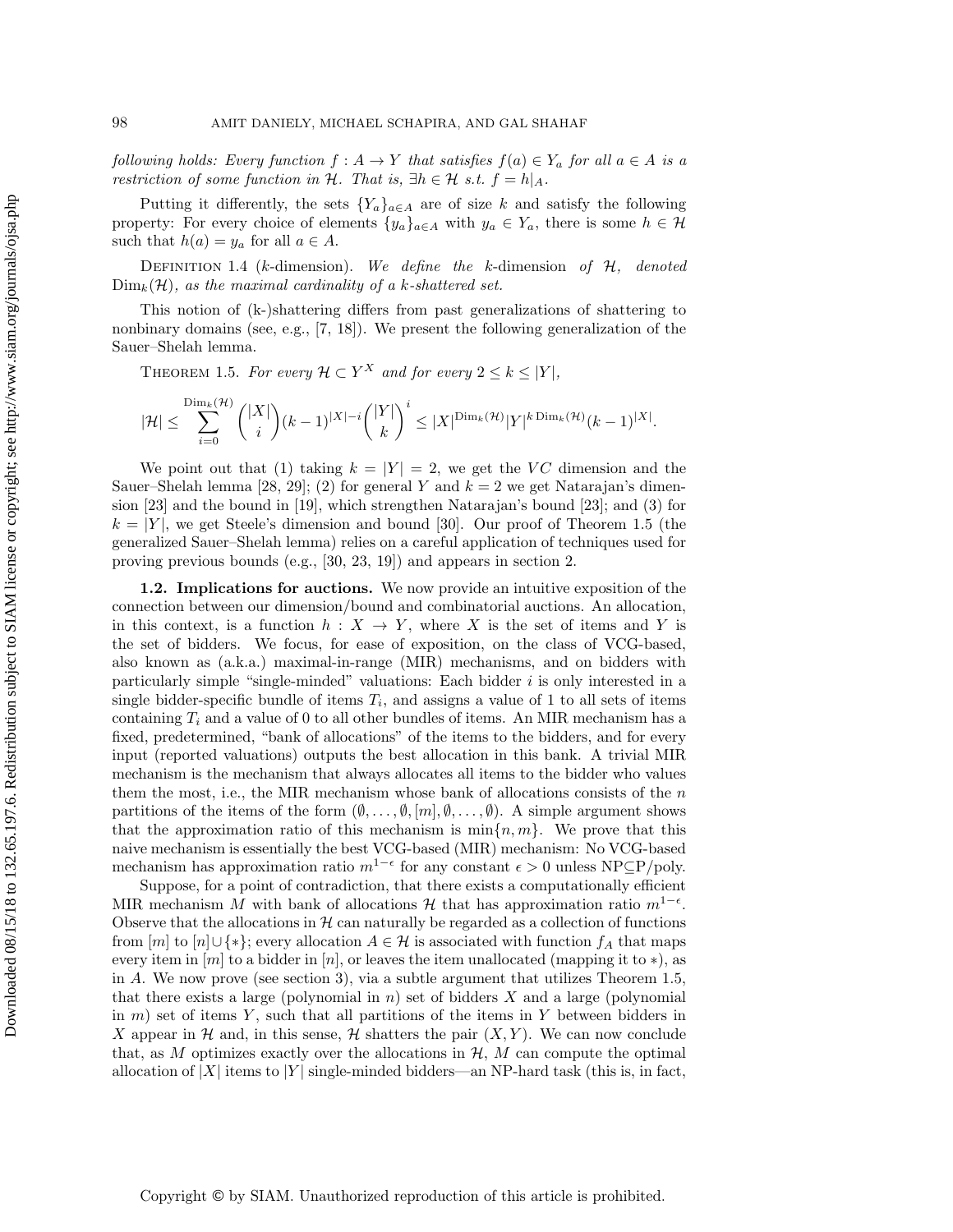#### Table 1

<span id="page-3-0"></span>Inapproximability results for truthful mechanisms. The table only includes lower bounds that rely on the truthfulness of the mechanisms. All results in the table are asymptotically tight, except the  $m^{\frac{1}{3}-\epsilon}$  bound for VCG-based mechanisms w.r.t. submodular valuations. Question marks ("?") indicate that there are no separation results between truthful and nontruthful mechanisms. Minus signs ("-") indicate that inapproximability results for truthful mechanisms are irrelevant, either because of irrelevance of the model to the class of valuations (e.g., communication complexity when valuations are succinctly described), or because lower bounds for nontruthful algorithms match the existing upper bounds for truthful mechanisms.

|            | Comp.                      |                            | Value                      |                            | Demand                   |                            | Comm.                    |                            |
|------------|----------------------------|----------------------------|----------------------------|----------------------------|--------------------------|----------------------------|--------------------------|----------------------------|
|            | All                        | <b>VCG</b>                 | All                        | <b>VCG</b>                 | All                      | <b>VCG</b>                 | All                      | <b>VCG</b>                 |
| General    | $m^{1-\epsilon}$           | $m^{1-\epsilon}$           | $\overline{\phantom{0}}$   |                            | $\overline{\cdot}$       | $m^{1-\epsilon}$           | $\overline{\mathcal{L}}$ | $m^{1-\epsilon}$           |
|            | [new]                      | [new]                      |                            |                            |                          | [new]                      |                          | new                        |
| Single-    |                            | $m^{1-\epsilon}$           |                            |                            |                          |                            |                          |                            |
| minded     |                            | [new]                      |                            |                            |                          |                            |                          |                            |
| Submodular | $m^{\frac{1}{2}-\epsilon}$ | $m^{\frac{1}{2}-\epsilon}$ | $m^{\frac{1}{2}-\epsilon}$ | $m^{\frac{1}{2}-\epsilon}$ | $\overline{\mathcal{L}}$ | $m^{\frac{1}{3}-\epsilon}$ | $\overline{?}$           | $m^{\frac{1}{3}-\epsilon}$ |
|            | revisit $[15]$             | rev. $[15, 5]$             | rev. $[11]$                | rev. $[11]$                |                          | [new]                      |                          | new                        |
| Capped-    | ?                          | $m^{\frac{1}{2}-\epsilon}$ |                            |                            |                          |                            |                          |                            |
| additive   |                            | rev. $[5]$                 |                            |                            |                          |                            |                          |                            |
| $k$ -dup   | ?                          | $m^{1-\epsilon}$           | $\overline{\phantom{a}}$   |                            | ?                        | $m^{1-\epsilon}$           | $\cdot$ ?                | $m^{1-\epsilon}$           |
|            |                            | [new]                      |                            |                            |                          | new                        |                          | new                        |

precisely the classical set-packing problem). A formal formulation of this argument is presented in section [5.](#page-10-0)

While simple, this example illustrates the strength of our VC machinery with respect to past utilizations of VC dimension arguments in the context of combinatorial auctions: (1)  $H$  shatters a polynomial number of bidders and a polynomial number of items, and  $(2)$  every partition in which all items in X are assigned to bidders in Y appears in  $H$ . Observe that shattering a constant number of bidders (e.g., 2 bidders in [\[5\]](#page-23-4)) is insufficient, as combinatorial auctions with single-minded bidders are, in fact, tractable for a constant number of bidders. Also, if even a single allocation of all items in X to bidders in Y does not appear in  $\mathcal{H}$ , the reduction from a combinatorial auction with  $|X|$  items and  $|Y|$  single-minded bidders is no longer possible (as the optimal allocation might simply not be in  $M$ 's bank).

1.3. Inapproximability results. Our inapproximability results for combinatorial auctions are summarized in Table [1.](#page-3-0) Our results are categorized in three dimensions:

- Representation of the input. We consider the two standard models for accessing the "input"—the valuation functions—in combinatorial auctions: (1) the computational complexity model, in which valuation functions are succinctly encoded, and mechanisms must run in time that is polynomial in the input length; and (2) the oracle model, in which valuations are treated as black boxes that can only answer a certain type of query, and complexity is measured in terms of the number of queries. Three types of queries are commonly considered: (i) value queries; (ii) demand queries; and (iii) the communication complexity model, in which oracles can answer any type of query (addressed to a single valuation).
- General deterministic mechanisms versus VCG-based mechanisms. The VCG scheme for designing truthful mechanisms is the only universal technique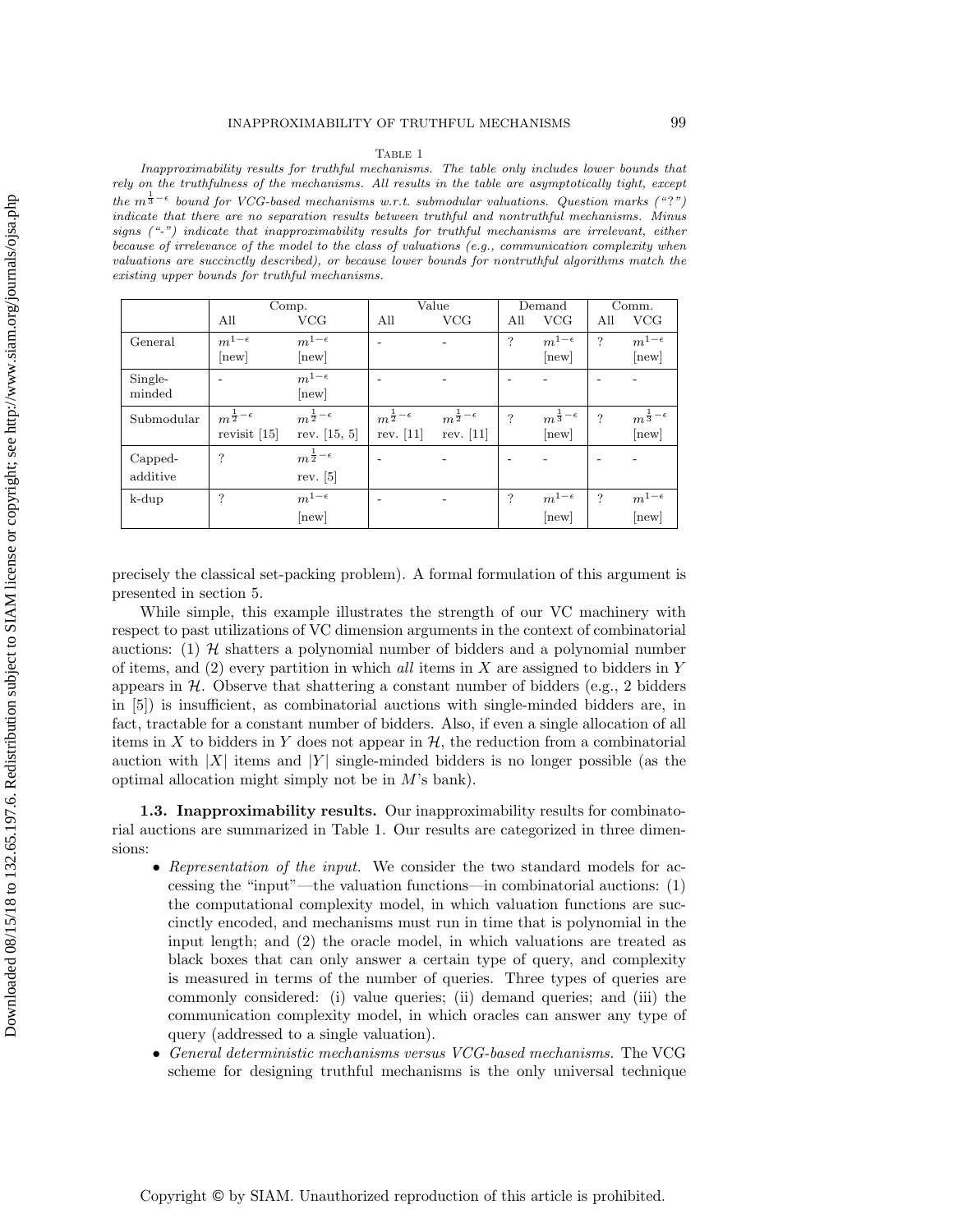for designing truthful deterministic mechanisms. While a naive application of VCG is often computationally intractable, more clever uses of the VCG scheme provide the best deterministic truthful approximation algorithms for combinatorial auctions to date [\[16,](#page-23-9) [20\]](#page-24-10). We present inapproximability results for both general (unrestricted) deterministic mechanisms and for the important subcategory of VCG-based mechanisms

• Classes of valuation functions. Over the past decade, much effort has been invested in bounding the approximability guarantees of truthful mechanisms for different classes of valuation functions of interest, including general valuations [\[20\]](#page-24-10), submodular valuations [\[11,](#page-23-0) [15\]](#page-23-1), single-minded valuations [\[21\]](#page-24-11), capped-additive valuations [\[5\]](#page-23-4), and more. We present inapproximability results for several well-studied classes of valuation functions.

We shall now briefly highlight some of the new results in Table [1:](#page-3-0)

Inapproximability for general deterministic mechanisms. We prove that no computationally efficient and truthful mechanism for general valuations can (asymptotically) outperform the trivial m-approximation mechanism that bundles all items together and assigns them to the bidder who values them most (in a second-price auction). Specifically, for any choice of constant  $\epsilon > 0$ , there exists a class of succinctly described valuation functions such that (1) a nontruthful computationallyefficient algorithm achieves an approximation ratio of  $m^{\epsilon}$  for this class, but (2) no computationally efficient and truthful algorithm (mechanism) can obtain an  $O(m^{1-\epsilon})$ approximation unless  $NP \subseteq P/poly$ . Our proof of this separation gap between truthful and nontruthful algorithms relies on the "direct hardness approach" [\[11\]](#page-23-0) combined with a careful application of the Sauer–Shelah lemma.

Results for VCG-based mechanisms. We present several new inapproximability results for VCG-based mechanisms. Our results establish, in particular, (1) that the best deterministic approximation ratio for general valuations,  $\frac{m}{\log(m)}$ , obtained via a simple VCG mechanism [\[20\]](#page-24-10), is essentially tight; (2) that no VCG-based mechanism can match the approximation guarantees of truthful non-VCG mechanisms in combinatorial auctions with single-minded bidders [\[21\]](#page-24-11) and in combinatorial auctions with multiple duplicates of each item [\[3\]](#page-23-10). The proof of these results rely on lower bounding the Steele dimension (yet another special case of our generalization); (3) a  $m^{\frac{1}{3}}$  lower bound for submodular valuations in the communication complexity model, improving upon the  $m^{\frac{1}{6}}$ -inapproximability result of Dobzinski and Nisan [\[13\]](#page-23-11), obtained via a short and elegant proof that utilizes the Natarajan dimension (another special case of our generalized VC dimension).

Unifying all inapproximability results for deterministic mechanisms. We show that essentially all inapproximability results for deterministic truthful mechanisms in the combinatorial auctions setting (to date) can be proved in our generalized VC dimension framework. Inapproximability results that fit in our framework include the inapproximability results for (1) submodular valuations in the value queries model [\[11\]](#page-23-0); (2) submodular valuations in the computational complexity model [\[15\]](#page-23-1); and (3) capped-additive valuations [\[5\]](#page-23-4). We believe that, in this sense, our new approach marks the borderline of the state of the art and that further progress along these lines must thus entail inherently new ideas.

1.4. Organization. We begin with a proof of Theorem [1.5](#page-2-0) (the generalization of the Sauer–Shelah lemma) in section [2.](#page-5-0) We then discuss the connections between Theorem [1.5](#page-2-0) and partitions in section [3.](#page-6-0) Section [4](#page-9-0) provides background on mechanism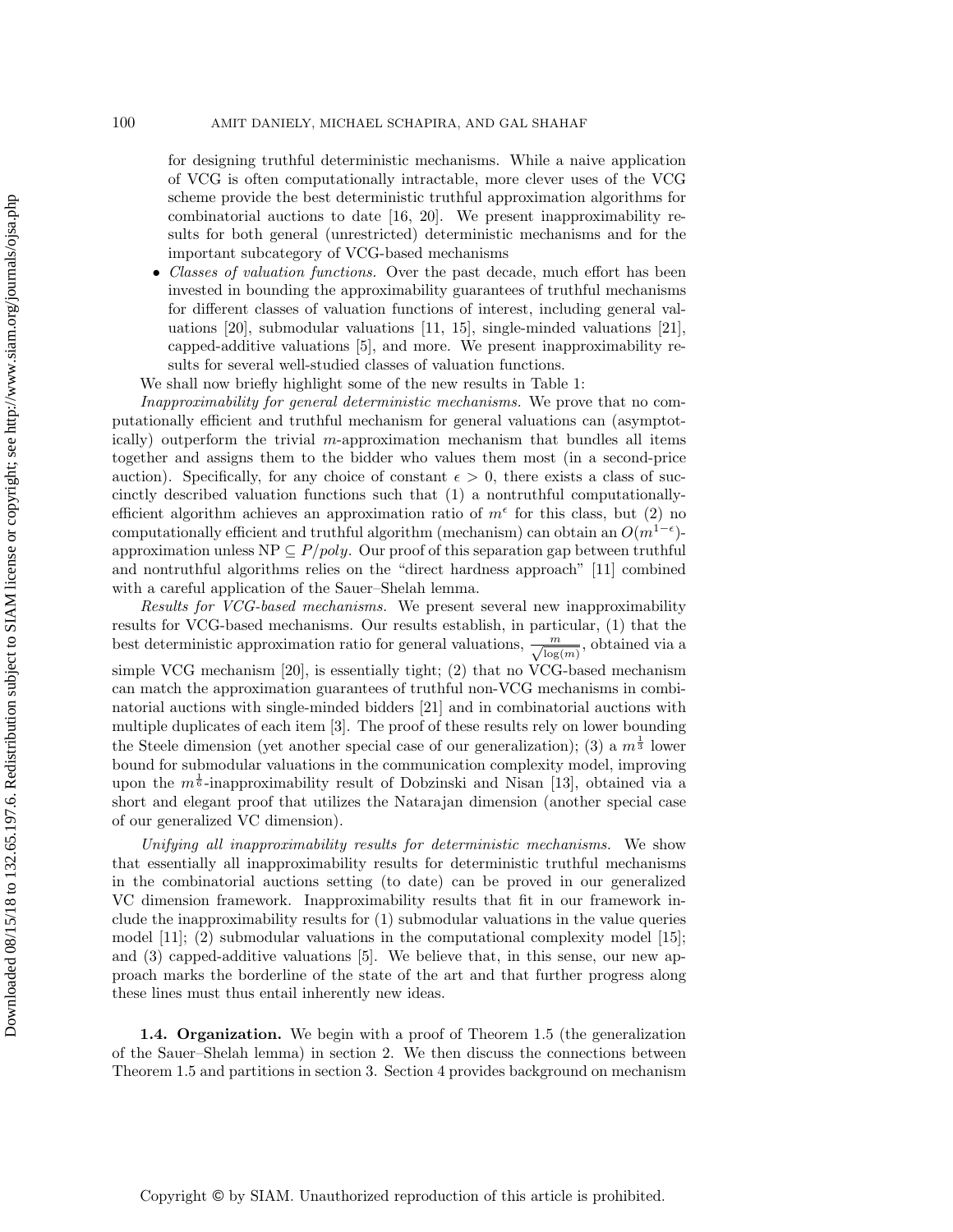design and combinatorial auctions and section [5](#page-10-0) depicts a detailed exposition of our method, followed by a variety of inapproximability results for VCG-based mechanisms with respect to several valuation classes. In section [6](#page-18-0) we extend this technique and use it to lower bound the performance of general truthful mechanisms. We conclude with some open questions in section [7.](#page-21-0)

<span id="page-5-0"></span>2. Proof of Theorem [1.5.](#page-2-0) Our proof of Theorem [1.5](#page-2-0) (the generalized Sauer– Shelah lemma) relies on a careful application of techniques used for proving previous bounds (e.g., [\[30,](#page-24-7) [23,](#page-24-6) [19\]](#page-24-8)). We explain the interesting connections between this VC machinery and so called "approximate-partitions" in section [3.](#page-6-0) We use the following notation.

DEFINITION 2.1. For  $m \geq d \geq 0$  and  $n \geq k \geq 2$  let  $M_{n,k}(d,m)$  be the maximal cardinality of a class  $\mathcal{H} \subset [n]^{[m]}$  with  $\text{Dim}_k(\mathcal{H}) \leq d$ .

Theorem [1.5](#page-2-0) can be restated as

$$
M_{n,k}(d,m) \leq \sum_{i=0}^{d} {m \choose i} (k-1)^{m-i} {n \choose k}^i.
$$

<span id="page-5-1"></span>We use the following recursive inequality.

LEMMA 2.2. For every  $2 \leq k \leq n$  and  $m > d > 0$  we have

$$
M_{n,k}(d,m) \le (k-1) \cdot M_{n,k}(d,m-1) + {n \choose k} \cdot M_{n,k}(d-1,m-1).
$$

*Proof.* Let  $\mathcal{H} \subset [n]^{[m]}$  be a class of k-dimension d with  $|\mathcal{H}| = M_{n,k}(d,m)$ . For every subset  $Y \subset [n]$  of size k let

- $\mathcal{H}_{Y,1}$  be the class of all functions  $f \in \mathcal{H}$  such that  $f(m) \in Y$  and for every  $y \in Y$  there is  $f' \in \mathcal{H}$  such that  $f|_{[m-1]} = f'|_{[m-1]}$  and  $f'(m) = y$ ;
- $\mathcal{H}_{Y,2}$  be the class of all functions  $f \in \mathcal{H}_{Y,1}$  such that  $f(m) = \max(Y);$

finally, let

•  $\mathcal{H}' = \mathcal{H} \setminus (\cup_{Y \in \binom{[n]}{k}} \mathcal{H}_{Y,2}).$ 

Clearly,

$$
|\mathcal{H}| \leq |\mathcal{H}'| + \sum_{Y \in {[n] \choose k}} |\mathcal{H}_{Y,2}| \; .
$$

The proof of the lemma thus follows from the following two claims:

*Claim* 1:  $|\mathcal{H}'| \leq M_{n,k}(d, m-1)(k-1)$ . Indeed, for every function  $f \in \mathcal{H}'$  there are at most  $k-1$  functions  $f' \in \mathcal{H}'$  with  $f'|_{[m-1]} = f|_{[m-1]}$ . Otherwise, there are k different  $f_1, \ldots, f_k \in \mathcal{H}'$  that coincide on  $\overline{m-1}$ . This implies a contradiction as one of these functions belongs to  $\mathcal{H}_{\{f_1(m),...,f_k(m)\},2}$ . Therefore, we conclude that  $|\mathcal{H}'| \leq |\mathcal{H}'_{[m-1]}| \cdot (k-1) \leq M_{n,k}(d,m-1) \cdot (k-1).$ 

*Claim 2: For every*  $Y \in \binom{[n]}{k}$ ,  $|\mathcal{H}_{Y,2}| \leq M_{n,k}(d-1,m-1)$ . Indeed, we note that  $|\mathcal{H}_{Y,2}| = |\mathcal{H}_{Y,2}|_{[m-1]} = |\mathcal{H}_{Y,1}|_{[m-1]}$ . We also note that  $\text{Dim}_k(\mathcal{H}_{Y_1}|_{[m-1]}) = d - 1$ . Otherwise, we could add m to a d-elements subset of  $[m-1]$  that is k-shattered to obtain a  $(d+1)$ -elements subset of  $[m]$  that is k-shattered.  $\Box$ 

The next simple lemma calculates the values of  $M_{n,k}(d, m)$  for the pairs d, m for which the above recursion inequality does not apply.

LEMMA 2.3. For every  $2 \leq k \leq n$  and every  $m \geq 1$  we have

- $M_{n,k}(0,m) = (k-1)^m;$
- $M_{n,k}(m,m) = n^m$ .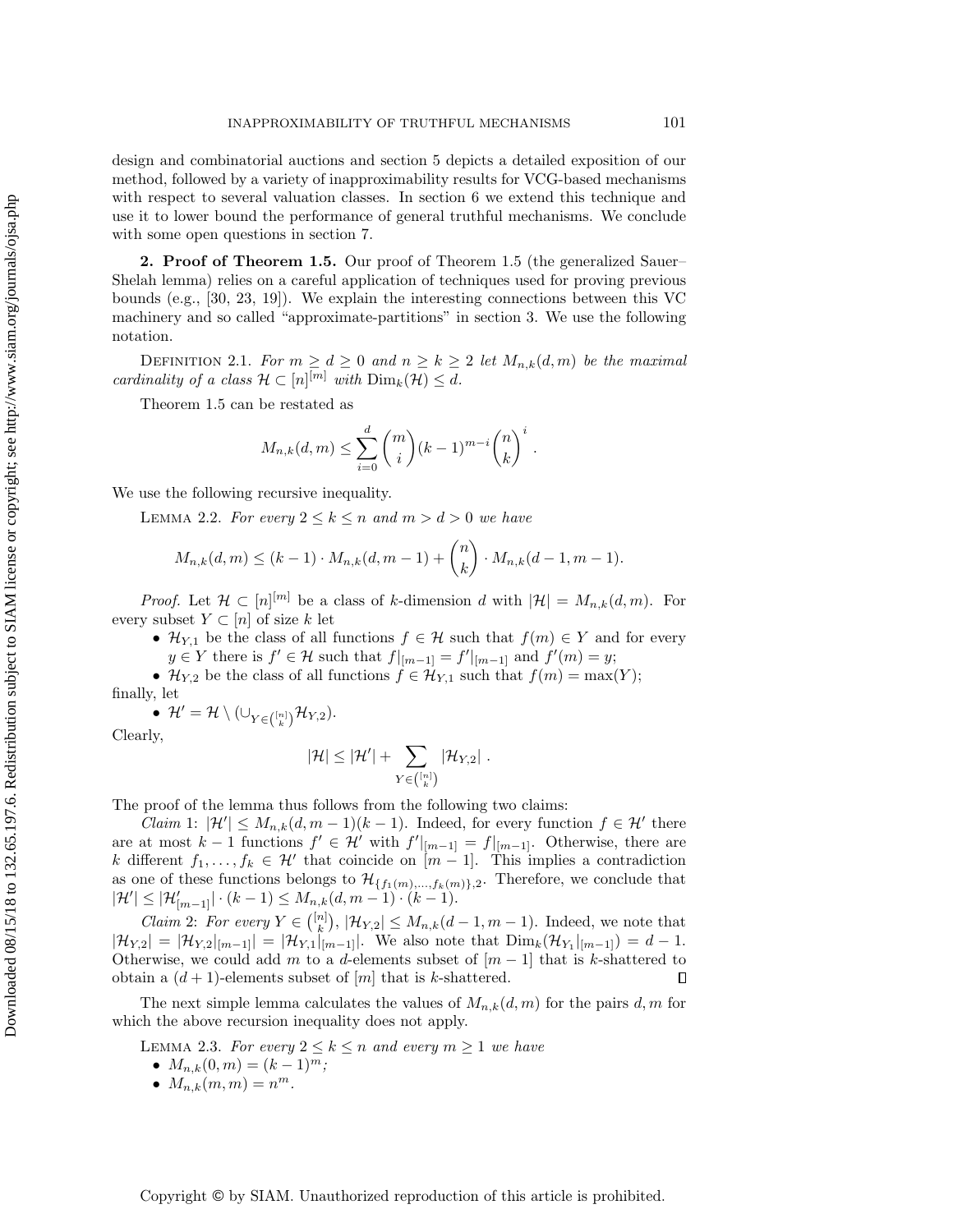The proof of the lemma is straightforward. We will upper bound  $M_{n,k}(d, m)$  in terms of the numbers  $N_{n,k}(d, m)$  that are defined recursively as follows:

$$
N_{n,k}(d,m) = (k-1) \cdot N_{n,k}(d,m-1) + {n \choose k} \cdot N_{n,k}(d-1,m-1).
$$

With the initial conditions,  $N_{n,k}(m,m) = n^m$  and  $N_{n,k}(0,m) = (k-1)^m$ . By Lemma [2.2](#page-5-1) it is clear that  $M_{n,k}(m,d) \leq N_{n,k}(m,d)$ . Therefore, Theorem [1.5](#page-2-0) follows from the following lemma.

<span id="page-6-1"></span>LEMMA 2.4. For every  $m \geq d \geq 1$  and  $n \geq k$  we have

(1) 
$$
N_{n,k}(d,m) \leq \sum_{i=0}^d \binom{m}{i} (k-1)^{m-i} \binom{n}{k}^i.
$$

*Proof.* We use induction on  $m + d$ . We first deal with the cases  $d = 0$  and  $d = m$ . The case  $d = 0$  is clear. For the case  $d = m$ , we split into two subcases:  $n = k$  and  $k < n$ . If  $k < n$  then the last term, in the right-hand side (r.h.s.) of [\(1\)](#page-6-1) upper bounds  $N_{d,m}$ . If  $k = n$  then the r.h.s. of [\(1\)](#page-6-1) counts the number of functions in [n][d], and therefore equal to  $N_{n,k}(d,m) = n^d$ . To see that, suppose that in order to choose a function in  $[n]^{[d]}$ , we first choose the preimage of 1 and, after that, we assign values in  $\{2,\ldots,n\}$  to the remaining points in [d].

We proceed to the induction step. After dealing with the cases  $d = 0$  and  $d = m$ , we may assume that  $m > d \ge 1$ . Now, by the induction hypothesis and the definition of  $N_{n,k}(d,m)$  we have

$$
N_{n,k}(d,m)
$$
  
=  $(k-1) \cdot N_{n,k}(d, m-1) + {n \choose k} \cdot N_{n,k}(d-1, m-1)$   

$$
\leq (k-1) \cdot \sum_{i=0}^{d} {m-1 \choose i} (k-1)^{m-i-1} {n \choose k}^{i} + {n \choose k} \cdot \sum_{i=0}^{d-1} {m-1 \choose i} (k-1)^{m-i-1} {n \choose k}^{i}
$$
  
= 
$$
\sum_{i=0}^{d} {m-1 \choose i} (k-1)^{m-i} {n \choose k}^{i} + \sum_{i=0}^{d-1} {m-1 \choose i} (k-1)^{m-i-1} {n \choose k}^{i+1}
$$
  
= 
$$
{m-1 \choose 0} (k-1)^{m} {n \choose k}^{0} + \sum_{i=1}^{d} \left[ {m-1 \choose i} + {m-1 \choose i-1} \right] (k-1)^{m-i} {n \choose k}^{i}
$$
  
= 
$$
{m \choose 0} (k-1)^{m} {n \choose k}^{0} + \sum_{i=1}^{d} {m \choose i} (k-1)^{m-i} {n \choose k}^{i}
$$
  
= 
$$
\sum_{i=0}^{d} {m \choose i} (k-1)^{m-i} {n \choose k}^{i}.
$$

<span id="page-6-0"></span>3. Shattering versus approximation. We now discuss the connections between Theorem [1.5](#page-2-0) (the generalized Sauer–Shelah lemma) and so-called approximatepartitions. We consider collections  $\mathcal H$  of allocations of an item set X to a set of indices Y. We will show that if  $H$  (even very loosely) in some sense approximates the collection of all partitions, then there are large subsets  $S \subset X$  and  $A \subset Y$  for which all the partitions of items in S to indices in A belong to  $H$ . This property will then allow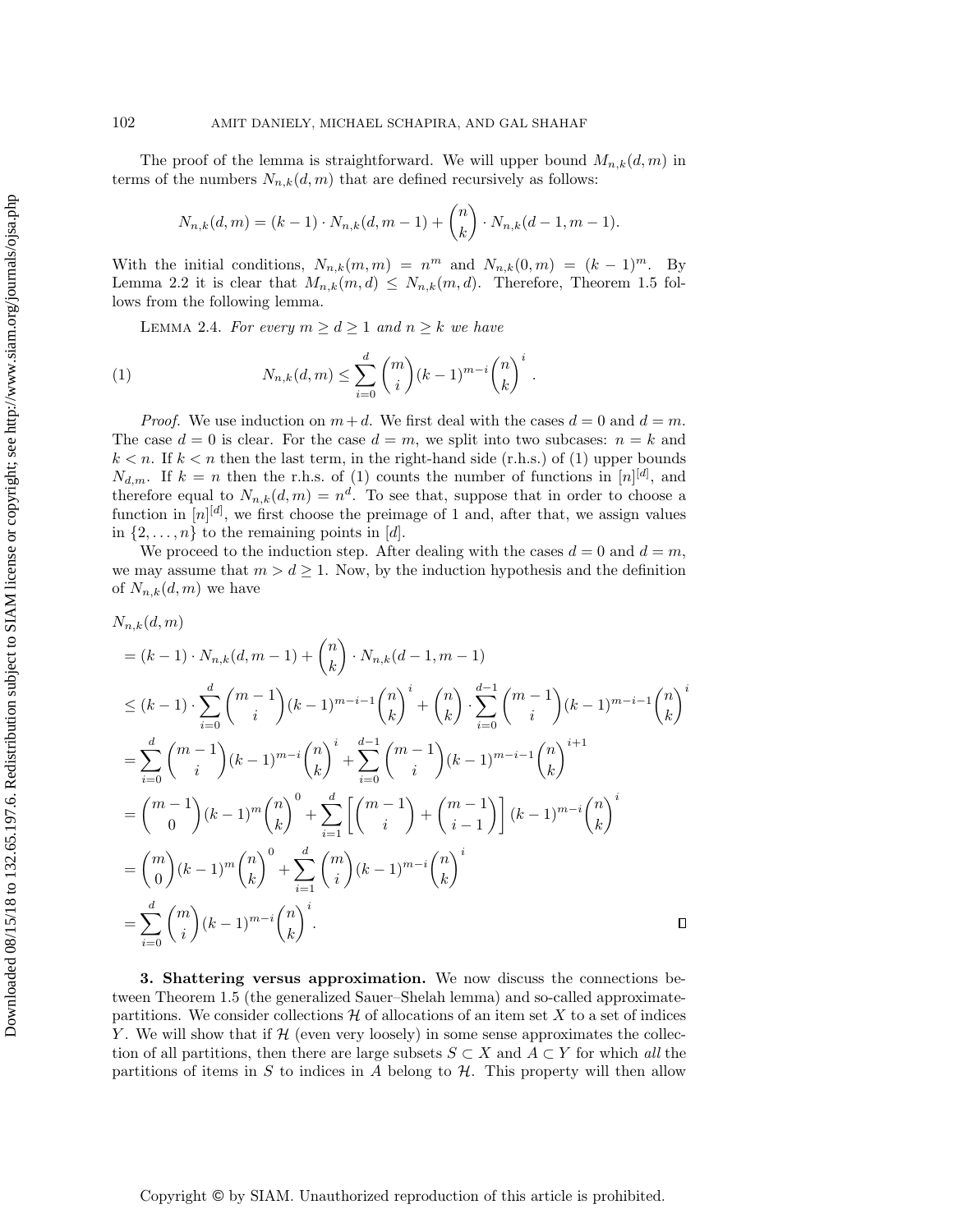us to embed a computationally hard problem in this setting (see section [5\)](#page-10-0), and thus show intractability in a variety of scenarios.

We first define the notions of shattering by collections of allocations (and in particular we accommodate scenarios that involve duplicate elements). Then, we define two approximation notions for collections of allocations, and prove shattering results.

3.1. Shattering allocations. We extend the notion of shattering to allocations, which are more natural than functions in the context of combinatorial auctions. Let X be a set of items and Y a set of indices. An allocation is a pairwise disjoint collection  ${S_y}_{y\in Y}$  of subsets of X. If  $\bigcup_{y\in Y} S_y = X$ , we say that the allocation is a partition. We denote the collection of all allocations of X to the indices Y by  $P(X, Y)$ . The collection of allocations naturally corresponds to the collection of functions  $f: X \to Y \cup \{*\}$ (here,  $f^{-1}(*)$  is the set of items that were not allocated to any index). We will freely alternate between these two representations. We say that a collection  $H$  of allocations shatters a pair of sets  $S \subset X$  and  $A \subset Y$  if all partitions of S to indices in A are induced by allocations from  $H$ . Namely, we have the following.

DEFINITION 3.1. Let  $\mathcal{H} \subset (Y \cup \{*\})^X$  be a collection of allocations. We say that a pair of subsets  $S \subset X$  and  $A \subset Y$  is shattered if  $A^S \subset \mathcal{H}|_S$ .

We wish to accommodate scenarios in which each item have  $d$  (identical) copies. To this end we define the following.

DEFINITION 3.2. Let  $d \geq 1$ . A d-duplicate allocation of a set X to indices Y is a collection  $\{S_y\}_{y\in Y}$  of subsets of X such that every  $x \in X$  belongs to  $\leq d$  subsets from  ${S_y}_{y \in Y}$ .

Note that 1-duplicate allocation is just a simple allocation. We denote by  $P_d(X, Y)$ the set of all d-duplicate allocations. As with standard allocations, we say that a collection H of d-duplicate allocations shatters a pair of sets  $S \subset X$  and  $A \subset Y$  if every partition of S to the indices A is induced by H. Namely, we let  $\mathcal{H}|_{S,A} :=$  ${f : S \to A \mid \exists \{S_y\}_{y \in Y} \in \mathcal{H} \,\forall y \in A,\, f^{-1}(y) = S_y \cap S},$  and define the following.

DEFINITION 3.3 (shattering of allocations). Let  $\mathcal H$  be a collection of d-duplicate allocations of a set X to indices Y. A pair of subsets  $S \subset X$ ,  $A \subset Y$  is shattered by  $\mathcal{H}, \text{ if } A^S = \mathcal{H}|_{S, A}.$ 

We will also use the notion of shattering of a single index.

DEFINITION 3.4. Let  $H$  be a collection of d-duplicate allocations of a set  $X$  to indices Y. A pair  $S \subset X$ ,  $a \subset Y$  is shattered by H, if for every  $T \subset S$  there is  $f \in \mathcal{H}|_{S,Y}$  with  $T = f^{-1}(a)$ .

Note that if a pair  $S \subset X, A \subset Y$  is shattered then, for every  $a \in A$ , the pair  $S, a$ is shattered.

**3.2.** Approximate containment. Let X be a set of m items and Y a set of n indices.

DEFINITION 3.5. Let  $\mathcal{H} \subset P_d(X, Y)$  be a collection of allocations and let  $\alpha \geq 1$ . We say that H has the  $\alpha$ -containment property if for every allocation  $\{T_v\}_{v \in Y}$  of X, there is an allocation  $\{S_y\}_{y \in Y} \in \mathcal{H}$  such that  $\frac{1}{\alpha}$  percent of the nonempty sets in  ${T_y}_{y \in Y}$  are covered by the corresponding set in  ${S_y}_{y \in Y}$ . Namely,

$$
|\{y \mid \emptyset \neq T_y \subset S_y\}| \geq \frac{1}{\alpha} |\{y \mid \emptyset \neq T_y\}|.
$$

Copyright © by SIAM. Unauthorized reproduction of this article is prohibited.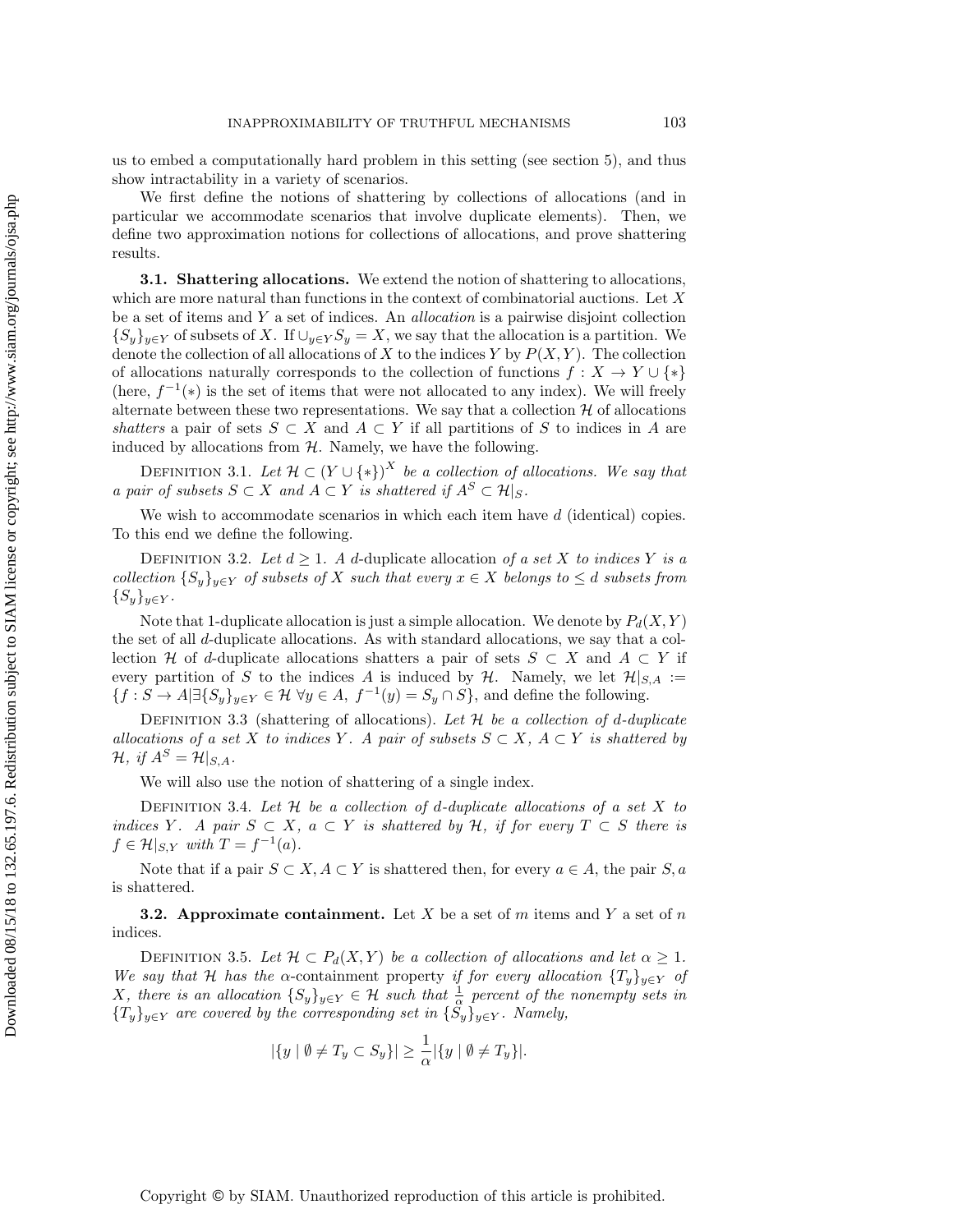In the context of auctions, a set of allocations with the  $\alpha$ -containment property corresponds to a VCG-based mechanism that guarantees an  $\alpha$ -approximation w.r.t. single-minded bidders (see section [5\)](#page-10-0).

<span id="page-8-0"></span>THEOREM 3.6. Let  $\epsilon > 0$ ,  $\mathcal{H} \subset P_d(X, Y)$ , and assume that  $n \geq m^{1-3\epsilon/4}$  and  $\mathcal{H}$ has the m<sup>1- $\epsilon$ </sup>-containment property. There exists a shattered pair  $S \subset X$ ,  $A \subset Y$  of sizes  $\tilde{\Omega}(m^{3\epsilon/4})$  and  $m^{\epsilon/4}$ .

Proof. For the sake of simplicity, let us restrict our attention to the case that the number of indices, n, is  $m^{1-\frac{3\epsilon}{4}}$ . We assume also that  $m^{\frac{3\epsilon}{4}} = \frac{m}{n}$  and  $k := m^{\frac{\epsilon}{4}}$  are integers.

Consider a random partition,  $\{T_y\}_{y\in Y}$ , of X that gives exactly  $m^{\frac{3\epsilon}{4}}$  items to every index  $y \in Y$ . Since H has the  $m^{1-\epsilon}$ -containment property, at least k sets in  $\{T_y\}_{y \in Y}$ must be covered by some allocation in H. Namely, there is some  $\{S_y\}_{y\in Y}\in \mathcal{H}$  such that  $T_y \subset S_y$  for at least k indices in Y.

In addition to the random partition, consider now a subset  $A \subset Y$  of k indices, chosen uniformly at random and independently from  $\{T_y\}_{y\in Y}$ . Since k indices must be covered (i.e., there is an allocation in  $H$  such that the sets corresponding to these indices contain the sets sampled to these indices), the probability that all indices in A (over the choice of both A and  $\{T_y\}_{y \in Y}$ ) are covered is  $\geq \frac{1}{\binom{n}{k}} \geq \frac{1}{\binom{m}{k}} \geq m^{-k}$ . Hence, there exists a (fixed) set A of k indices which are covered with probability (w.p.)  $\geq$  $m^{-k}$  when their corresponding sets are sampled at random (by the above distribution).

By conditioning on the set which is the union of the sets corresponding to the indices in A, it follows that there exists a set  $S \subset X$  with  $|S| = k \cdot m^{\frac{3\epsilon}{4}} = m^{\epsilon}$  such that if a function  $f : S \to A$  is sampled uniformly at random among all functions with  $\forall i, j \in A$ ,  $|f^{-1}(i)| = |f^{-1}(j)|$ , then w.p.  $\geq m^{-k}$ , it holds that  $f \in \mathcal{H}_{S,A}$ .

It follows that  $|\mathcal{H}_{S,A}| \geq k^{m^{\epsilon}} \cdot m^{-k} \cdot m^{-\epsilon k}$  (the term  $m^{-\epsilon k}$  is a lower bound on the probability that a uniformly chosen function from S to A will satisfy  $\forall i, j \in$  $A, |f^{-1}(i)| = |f^{-1}(j)|.$ 

By Theorem [1.5,](#page-2-0) we have that  $|\mathcal{H}_{S,A}| \leq (k-1)^{m^{\epsilon}} m^{\epsilon \text{Dim}_k(\mathcal{H}_{S,A})}$ . It follows that

$$
m^{\epsilon \text{Dim}_k(\mathcal{H}_{S,A})} \geq \left(\frac{k}{k-1}\right)^{m^{\epsilon}} \cdot m^{-k} \cdot m^{-\epsilon k}
$$

$$
\geq \left(\frac{k}{k-1}\right)^{m^{\epsilon}} \cdot m^{-2k}
$$

$$
= e^{\ln\left(\frac{k}{k-1}\right)m^{\epsilon} - 2k \ln(m)}
$$

$$
= e^{\ln\left(1 + \frac{1}{k-1}\right)m^{\epsilon} - 2k \ln(m)}
$$

$$
\geq e^{\frac{1}{2k}m^{\epsilon} - 2k \ln(m)}.
$$

The last inequality is correct for large k since  $ln(1+x) = x + o(x)$ . Taking logarithms we conclude that  $\text{Dim}_k(\mathcal{H}_{S,A}) = \tilde{\Omega}(m^{\frac{3\epsilon}{4}}).$ П

**3.3.** Approximate intersection. Let X be a set of m items and Y a set of n indices.

DEFINITION 3.7. Let  $\mathcal{H} \subset P_d(X, Y)$  be a collection of allocations and let  $\alpha \geq 1$ . We say that H has the  $\alpha$ -intersection property if for every allocation  $\{T_y\}_{y\in Y}$  of X, there is an allocation  $\{S_y\}_{y\in Y} \in \mathcal{H}$  that agrees with  $\{T_y\}_{y\in Y}$  on  $\frac{1}{\alpha}$  percent of the items. Namely,

$$
\sum_{y \in Y} |T_y \cap S_y| \ge \frac{1}{\alpha} \sum_{y \in Y} |T_y|.
$$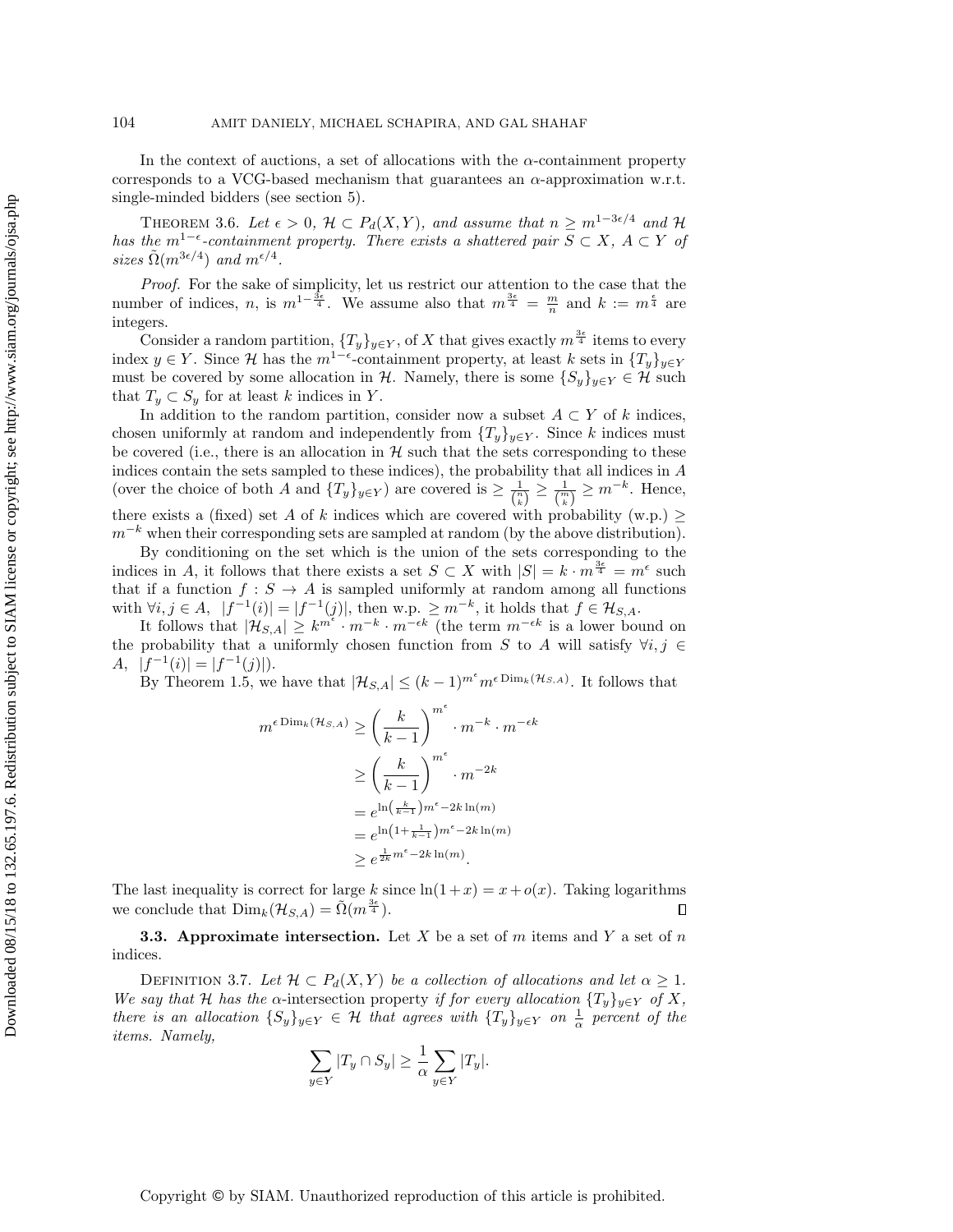In the context of auctions, a set of allocations with the  $\alpha$ -intersection property corresponds to a VCG-based mechanism that guarantees an  $\alpha$ -approximation w.r.t.  $0/1$ -additive valuations (see section [5\)](#page-10-0).

<span id="page-9-1"></span>THEOREM 3.8. Suppose  $n \geq m^{\frac{1}{k+1}-\epsilon}$  and  $\mathcal{H} \subset P(X,Y)$  has the  $\frac{n}{1+2k}$ -intersection property. There is a shattered pair  $S \subset X$ ,  $A \in {Y \choose k}$  with  $|S| \geq \frac{m^{(k+1)\epsilon}}{\log_2(m)}$ .

We will use the following lemma from [\[7,](#page-23-3) Lemma 5].

<span id="page-9-2"></span>LEMMA 3.9 (see [\[7\]](#page-23-3)). Assume that  $\mathcal{H} \subset P(X, Y)$  has the  $\frac{n}{1+2k}$ -intersection property. There exists a set  $S \subset X$  of size  $|S| \geq \frac{m}{n}$  such that  $|\mathcal{H}_{S,Y}| \geq (1+k)^{\frac{m}{n}}$ .

*Proof of Theorem* [3.8](#page-9-1). For simplicity, we assume that  $n = m^{\frac{1}{k+1} - \epsilon}$  (otherwise, we will look on the restriction of H to a fixed set of  $m^{\frac{1}{k+1}-\epsilon}$  indices). By Lemma [3.9,](#page-9-2) there is a subset U of size  $\geq \frac{m}{n}$  such that  $|\mathcal{H}_{U,Y}| \geq (k+1)^{\frac{m}{n}}$ . Applying Theorem [1.5](#page-2-0) we get that

$$
(k+1)^{\frac{m}{n}}\leq m^{\text{Dim}_k(\mathcal{H})}n^{k\,\text{Dim}_k(\mathcal{H})}(k-1)^{\frac{m}{n}}\leq m^{2\,\text{Dim}_k(\mathcal{H})}(k-1)^{\frac{m}{n}}.
$$

Taking the logarithm we get a k-shattered set  $T \subset U$  of size  $\frac{\log_2(\frac{k+1}{k-1})\frac{m}{m}}{2\log_2(m)} \ge \frac{\frac{m}{2}}{2(k-1)\log_2(m)}$ . Let  ${Y_a}_{a \in T}$  be a collection of subsets of Y that indicates that T is k-shattered. Since there are at most  $\binom{n}{k} \leq \frac{n^k}{(k-1)!}$  possible options for each  $Y_a$ , by the pigeonhole principle, there is a subset  $S \subset T$  of size  $\frac{\frac{m}{n^{k+1}}}{\log_2(m)} \ge \frac{\frac{m}{n^{1-(k+1)\epsilon}}}{\log_2(m)} \ge \frac{m^{(k+1)\epsilon}}{\log_2(m)}$  $\frac{m^{(n+1)/2}}{\log_2(m)}$  such that all the subsets  ${Y_a}_{a \in S}$  are the same and equal to some  $A \in {Y \choose k}$ . This shows that the pair  $(S, A)$  is shattered.  $\Box$ 

## <span id="page-9-0"></span>4. Background: Mechanisms and combinatorial auctions.

4.1. Mechanisms for auctions. In a *combinatorial auction*, m items are offered for sale to n bidders. Each bidder  $i \in [n]$  has a private valuation function  $v_i: 2^{[m]} \to [0, \infty)$  that is normalized (i.e.,  $v_i(\emptyset) = 0$ ) and nondecreasing (if  $S \subset T$ then  $v_i(S) \leq v_i(T)$ ). A mechanism is an algorithm that takes as input bidders' valuation functions (either directly or via oracle access) and outputs an allocation (i.e., a collection  $S = \{S_i\}_{i \in [n]}$  of pairwise disjoint subsets of  $[m]$  of items to the bidders, and a vector of prices  $p_i \geq 0$   $i \in [n]$  that each bidder has to pay.

We will consider combinatorial auctions under different assumptions on the valuation functions, and also combinatorial auction with duplicates: d identical units of each item are available but each bidder desires at most 1 unit of each item, and the mechanism can output a d-duplicate allocation, i.e., a collection  $S = \{S_i\}_{i \in [n]}$  of subsets of  $[m]$  such that each  $x \in [m]$  belongs to at most d of these subsets.

Important desiderata in this context are the following:

- Good outcomes. We seek mechanisms that provide "good" approximations to the optimum social welfare, i.e., to the allocation  $S^* = \{S_i^*\}_{i \in [n]}$  that maximizes the expression  $\Sigma_i v_i(S_i^*)$ .
- Truthfulness (a.k.a. incentive compatibility). Under truthful mechanisms, a bidder maximizes his utility  $v_i(S_i) - p_i$  by reporting his actual valuation to the mechanism regardless of other bidders' reports (that is, truthfulness is a dominant strategy for each bidder).
- Tractability. We will consider both the standard computational complexity model and the query complexity model (see the introduction).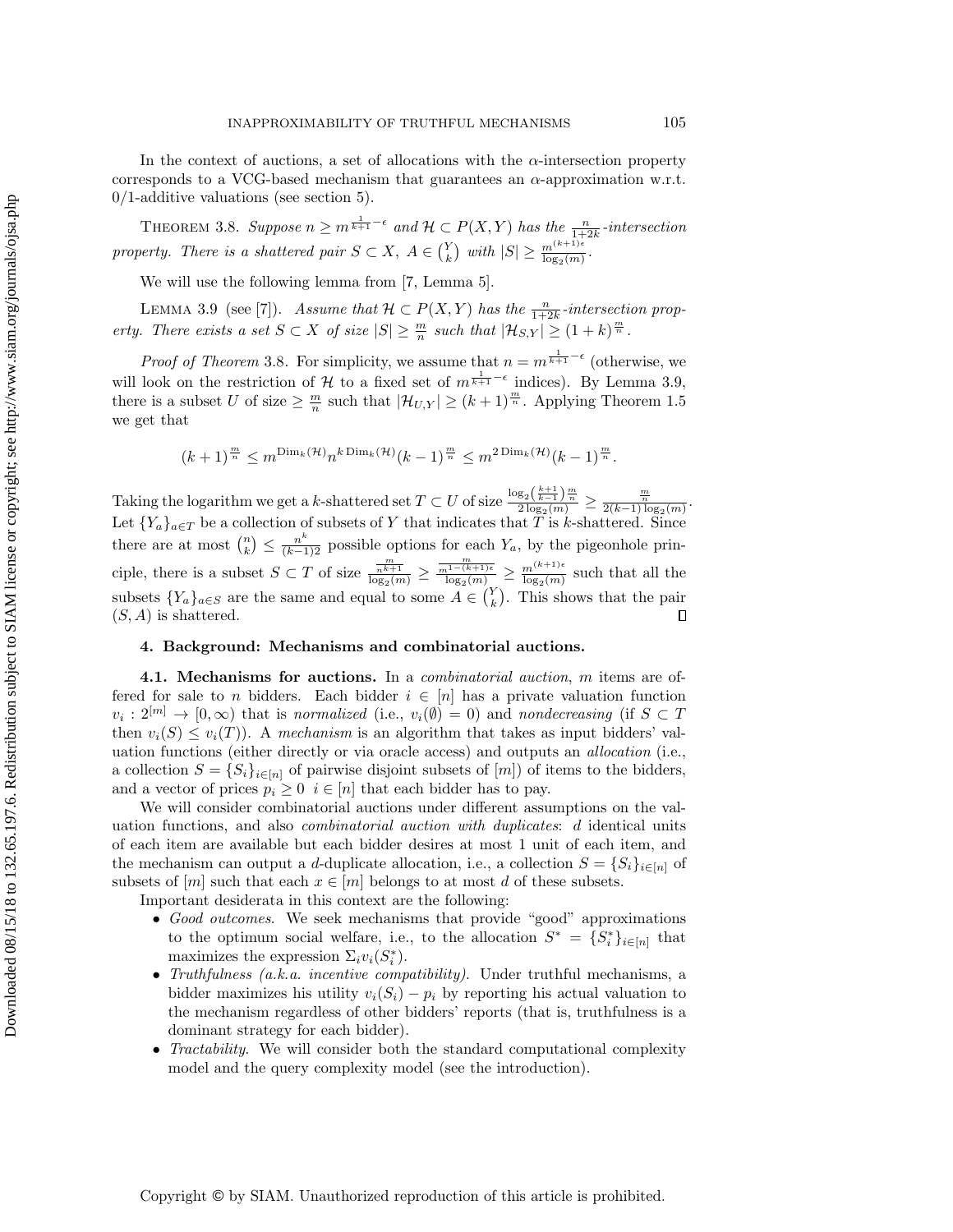Definition 4.1 (MIR/VCG-based mechanism). A mechanism M is called MIR if there exists a bank of d-duplicate allocations  $H$  such that the output of M for every n-tuple of valuation function  $v_1, \ldots, v_n$  is an allocation S that maximizes  $\sum_{i=1}^n v_i(S_i)$ over all allocations  $S \in \mathcal{H}$ .

4.2. Valuation classes and complexity models. Research on combinatorial auctions investigates the implications of different restrictions on valuation functions. We consider the following classes of valuations:

- General: all (nonnegative, nondecreasing, and normalized) valuations.
- *Multiminded* (0/1): all valuations  $v: 2^{[m]} \rightarrow \{0, 1\}.$
- Single minded (0/1): all valuations of the form  $v(S) = 1|T \subset S$  for some  $T \subset [m]$ .
- Subadditive: all valuations satisfying  $v(S\dot{\cup} T) \leq v(S) + v(T)$ .
- *XOS*: all valuations of the form  $v(S) = \max_j w_j^T \chi(S)$ , where each  $w_j$  is a vector in  $\mathbb{R}^n_+$  (here,  $\chi(S)$  is the characteristic vector of S).
- Submodular: all valuations satisfying  $v(S \cup T) \le v(S) + v(T) v(S \cap T)$ .
- Additive: all valuations of the form  $v(S) = w^T \chi(S)$ , where  $w \in \mathbb{R}^n_+$ .

• 0/1-Additive: all valuations of the form  $v(S) = w^T \chi(S)$ , where  $w \in \{0,1\}^n$ . These classes form the following hierarchies [\[25\]](#page-24-12):

 $0/1$ -Additive ⊂ Additive ⊂ Submodular ⊂  $XOS \subset S$ ubadditive ⊂ General

and

Single minded  $\subset$  Multiminded  $\subset$  General.

All inclusions above are strict.

A naive representation of the "input" to combinatorial auctions—the valuation functions—requires specifying  $2<sup>m</sup>$  numbers. In contrast, mechanisms are expected to be efficient in the natural parameters of the problem: the number of bidders  $n$  and the number of items  $m$ . We consider the two standard models for accessing the in combinatorial auctions:

- The computational complexity model, in which valuation functions are succinctly encoded and mechanisms must run in time that is polynomial in the input length; for single-minded bidders, for instance, the encoding of valuation function  $v_i$  is simply the bundle of items bidder i desires.
- The oracle model, in which valuations are treated as black boxes that can only answer certain types of queries, and complexity is measured in terms of the number of queries. Three types of queries are commonly considered: (i) a value query to valuation  $v_i$  is a subset  $S \subseteq [m]$  and the reply is the value  $v_i(S)$ ; (ii) a *demand query* to  $v_i$  is a vector  $p = (p_1, \ldots, p_m)$  of "item prices," and the reply is bidder i's "demand" at these prices, that is, a subset S that maximizes the expression  $v_i(S)\Sigma_{j\in S}p_j$ ; and (iii) the *communication* complexity model, in which providing a unifying framework for essentially all existing inapproximability results for combinatorial auctions to date, oracles can answer any kind of query (addressed to a single valuation) and the complexity of the mechanism is measured in terms of the number of bits transmitted.

<span id="page-10-0"></span>5. Inapproximability for VCG-based mechanisms. We now show how our VC dimension arguments can be applied to lower bound the approximability of VCGbased mechanisms. Consider the classical combinatorial auction setting: m items  $1, \ldots, m$ , are sold to n bidders  $1, \ldots, n$ , and each bidder i has a private valuation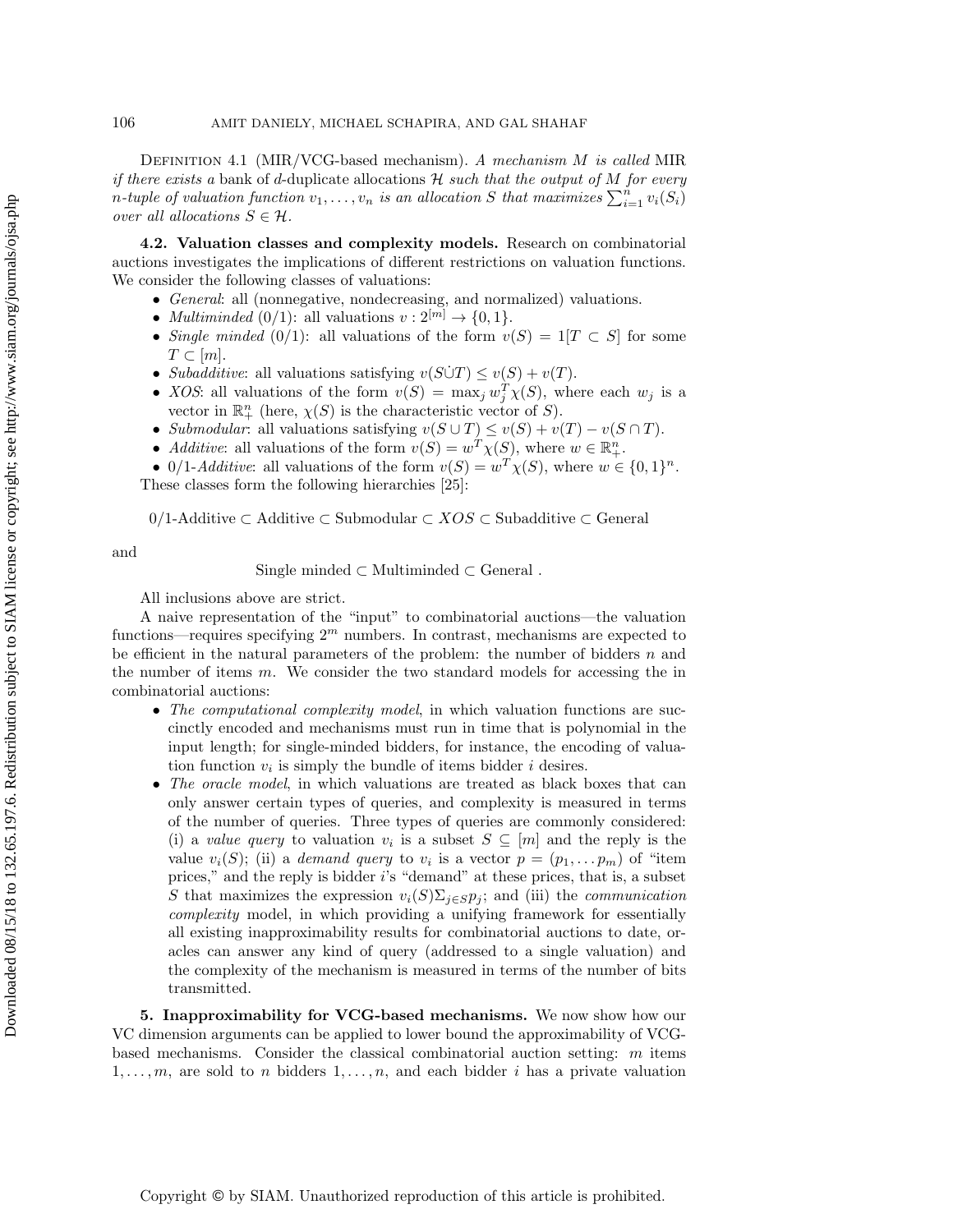Downloaded 08/15/18 to 132.65.197.6. Redistribution subject to SIAM license or copyright; see http://www.siam.org/journals/ojsa.php Downloaded 08/15/18 to 132.65.197.6. Redistribution subject to SIAM license or copyright; see http://www.siam.org/journals/ojsa.php

function over bundles of items  $v_i: 2^{[m]} \to R$ . The objective is to partition the items between the bidders so as to maximize  $\Sigma_i v_i(S_i)$ , where  $S_i$  is the bundle assigned to bidder  $i$ . A more general setting is that of a combinatorial auction with duplicates (studied, e.g., at  $[3]$ ,  $[14]$ ,  $[8]$ ), in which d identical units of each item are available but each bidder desires at most 1 unit of each item. The mechanism can now output a d-duplicate allocation, i.e., a collection  $S = \{S_i\}_{i \in [n]}$  of subsets of  $[m]$  such that each  $x \in [m]$  belongs to at most d of these subsets.

A VCG-based, a.k.a. MIR, mechanism has a fixed bank of allocations  $\mathcal{H} \subset$  $P_d([m], [n])$  such that the output of M for every n-tuple of valuation function  $v_1, \ldots, v_n$ is an allocation S that maximizes  $\sum_{i=1}^{n} v_i(S_i)$  over all allocations  $S \in \mathcal{H}$ . Charging VCG prices from the bidders ensures that such mechanisms are truthful.

We lower bound the approximability of MIR mechanisms in two steps:

Step I: Shattering a large number of bidders and items (the VC step). Using the machinery developed in the previous section we show that a "good" approximation ratio implies shattering of a large number of bidders and items by  $H$ . Consider the following two of the simplest classes of valuation functions:

- Single minded (0/1): all valuations of the form  $v(S) = 1[T \subset S]$  for some  $T \subset [m]$ .
- Additive  $(0/1)$ : all valuations of the form  $v(S) = w^T \chi(S)$ , where  $w \in \{0,1\}^n$ .

Intuitively, these valuations correspond to the containment and the intersection properties defined in the previous section. Shattering is thus immediately guaranteed by the following corollaries of Theorem [3.6](#page-8-0) and Theorem [3.8,](#page-9-1) respectively.

<span id="page-11-0"></span>COROLLARY 5.1. Let  $\epsilon > 0$ , and let  $\mathcal{H} \subset P_d([m], [n])$  such that  $n \geq m^{1-3\epsilon/4}$  and H has an approximation ratio of  $m^{1-\epsilon}$  w.r.t. single-minded valuations. Then, there exist subsets  $S \subset [m]$  and  $A \subset [n]$  of sizes  $\tilde{\Omega}(m^{3\epsilon/4})$  and  $m^{\epsilon/4}$  that are shattered by  $\mathcal{H}.$ 

COROLLARY 5.2. Suppose  $n \geq m^{\frac{1}{k+1}-\epsilon}$  and  $\mathcal{H} \subset P([m],[n])$  has an approximation ratio of  $m^{\frac{1}{k+1}-\epsilon}$  w.r.t. 0/1-additive valuations. Then, there exists a shattered pair  $S \subset [m], A \in \binom{[n]}{k}$  with  $|S| \geq \frac{m^{(k+1)\epsilon}}{\log_2(m)}$ .

Clearly, these corollaries assert that if mechanism M obtains a suitable approximation ratio w.r.t. any collection of valuations  $\mathcal F$  that contains one of these two basic valuation classes, the (appropriate) shattering bound holds.

Step II: Reducing from a hard problem. As the mechanisms considered are MIR, the mechanism can optimize exactly over the shattered set of bidders and items an intractable task for many classes of valuations. We leverage this to prove both computational complexity and communication complexity results. We emphasize that our method only shows that a shattered set exists, but does not provide an efficient algorithm to find it. Hence, the aforementioned efficient mechanism is nonuniform. Namely, it assumes that the identity of the shattered set is given. As a result, our underlying hardness assumption is that  $NP\subset\subset P/poly$ , and not that  $NP\neq P$ .

The remainder of this section illustrates how we can adapt this idea and apply it in specific contexts and with respect to several classes of valuation functions. The following notion of *Approximation w.r.t. Valuations Classes* will thus be a useful one:

DEFINITION 5.3. Fix a collection of valuations F. Let  $\mathcal{H} \subset P_d(X, Y)$  be a collection of allocations. We say that H has an approximation ratio of  $\alpha \geq 1$  w.r.t. F if for every choice of valuations  $\{v_y\}_y \in Y \subset \mathcal{F}$  and every partition  $\{S_y\}_{y \in Y} \in P(X, Y)$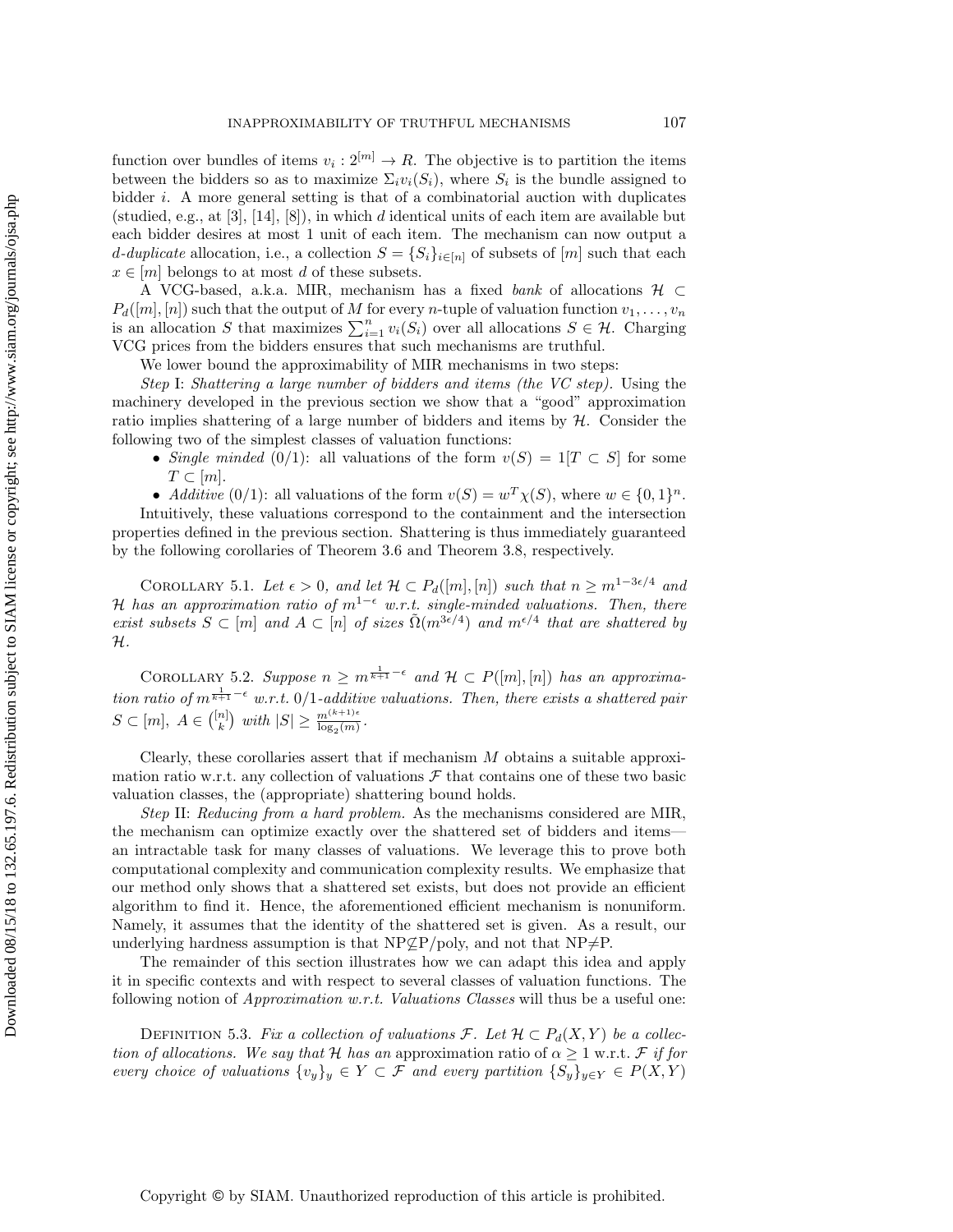there is an allocation  $\{T_y\}_{y \in Y} \in \mathcal{H}$  such that

$$
\sum_{y \in Y} v_y(T_y) \ge \frac{1}{\alpha} \cdot \sum_{y \in Y} v_y(S_y).
$$

It is easy to see that H has an approximation ratio of  $\alpha$  w.r.t. F if and only if running an MIR mechanism using  $H$  as the bank of allocations has an approximation ratio of  $\alpha$  w.r.t. F. We will consider questions of the following type.

<span id="page-12-1"></span>QUESTION 5.4. Given a collection  $\mathcal F$  of valuation, what is the best (i.e., smallest) approximation ratio  $\alpha > 1$  for which there exists a collection of allocations with approximation ratio of  $\alpha$  and no large shattered pair of sets?

5.1. Single- and multi-minded valuations. Recall that single-minded bidders are interested in a single bundle of items and are willing to pay a fixed price for the whole bundle (or for any superset), and pay nothing in any other case. Though simply defined and easily represented, these valuation are complex enough such that even without requiring a mechanism to be incentive compatible, one could not expect an approximation ratio better than  $O(\sqrt{m})$ . On the other hand, one of the few positive results in this scenario is a greedy algorithm [\[21\]](#page-24-11) that obtains an  $O(\sqrt{m})$ approximation ratio while maintaining incentive compatibility. One can verify that this greedy mechanism is not VCG-based, but still expect a similar performance from VCG-based mechanisms. Our first theorem asserts that this is not the case.

## 5.1.1. Single-minded computational bound.

<span id="page-12-0"></span>THEOREM 5.5. For every  $\epsilon > 0$ , no efficient VCG-based mechanism obtains an approximation ratio of  $m^{1-\epsilon}$  w.r.t. single-minded valuations unless  $NP \subseteq P/poly$ .

In cases where there are  $d$  duplicate copies of each item, one might hope to boost up the poor performance of mechanisms, predicated by the above theorem. Indeed, a mechanism devised by Bartal, Gonen, and Nisan [\[3\]](#page-23-10), is both incentive compatible, have an approximation ratio of  $dm^{\frac{1}{d-2}}$ , and is efficient whenever demand queries can be carried out efficiently (in particular, it is efficient for single-minded bidders).

Once again, one might hope that the universal technique of VCG-based mechanisms can achieve similar (or even better) approximation ratios. A generalization of Theorem [5.5](#page-12-0) shows that it is impossible.

Theorem 5.6. Assuming the unique games conjecture (UGC), for every constant d and every  $\epsilon > 0$ , no efficient VCG-based mechanism with d duplicates obtains an approximation ratio of  $m^{1-\epsilon}$  w.r.t. single-minded valuations unless  $NP \subseteq P/poly$ .

Proof. Suppose that M is VCG based, and obtains an approximation ratio of  $m^{1-\epsilon}$  for combinatorial auctions with d duplicates w.r.t. single-minded valuations. Let  $\mathcal{H} \subset P_d([m], [n])$  denote its bank of allocations, and let  $S \in P([m], [n])$  represent single-minded bidders (bidder i desires the bundle  $S_i$ ). The approximation ratio implies there must be some  $T\in\mathcal{H}$  such that

$$
n \le m^{1-\epsilon} \cdot |\{i|S_i \subset T_i\}|.
$$

Therefore, by Corollary [5.1,](#page-11-0) there is a shattered pair  $B \subset [n]$ ,  $X \subset [m]$  of size  $m^{\epsilon/4}$ ,  $\Omega(m^{3\epsilon/4})$ , respectively.

We now use the existence of the shattered pair in order to show computational hardness, using a reduction from the k-packing promise problem. In this problem,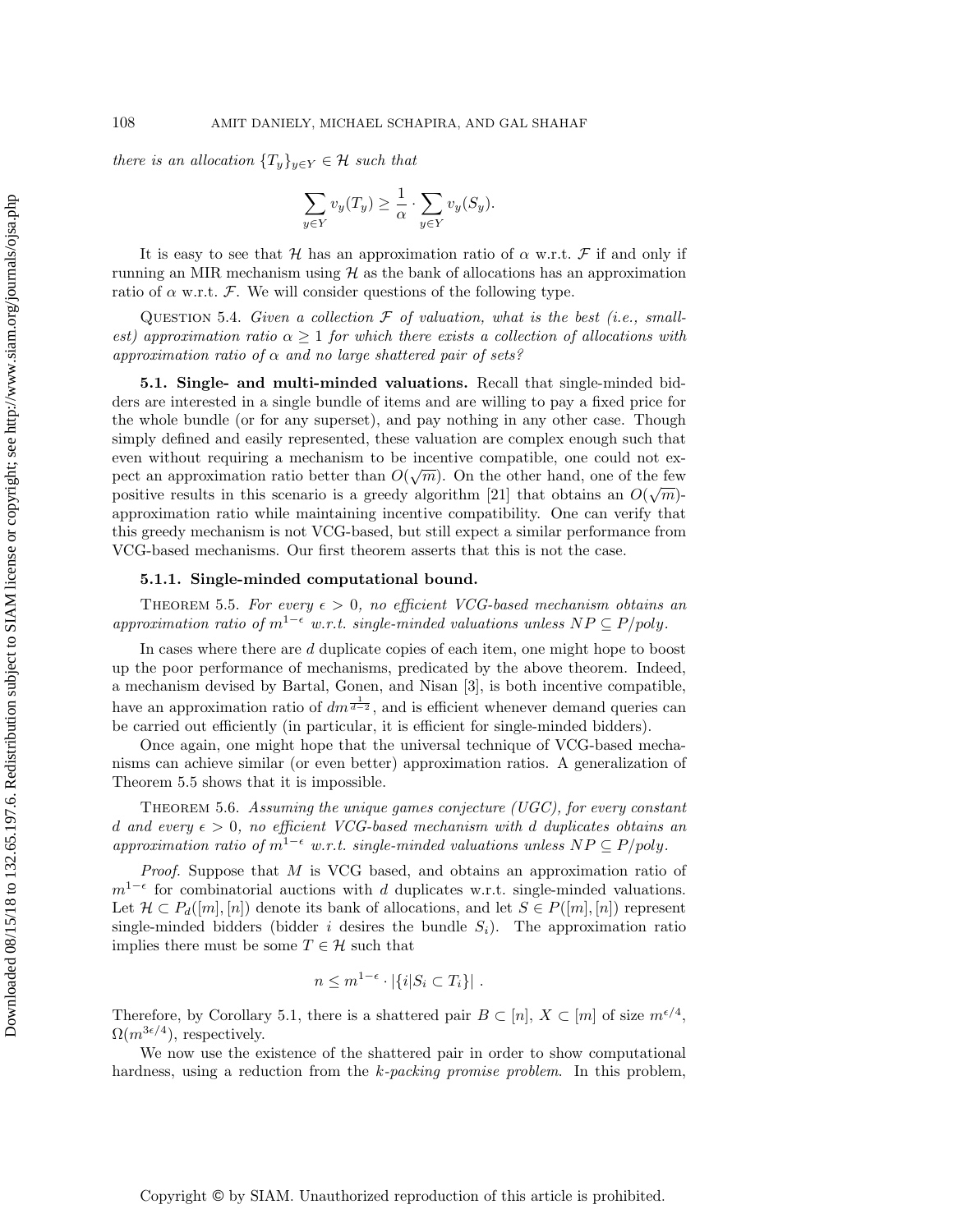the input consists of r sets  $S_1, \ldots, S_r \subset U$  and an integer  $C > 0$ , and the goal is to distinguish between the following two options:

- Positive: There are C sets in  $S_1, \ldots, S_n$  that are pairwise disjoint.
- Negative: For every collection  $\mathcal F$  of  $C$  sets out of  $S_1, \ldots, S_n$ , there is some  $x \in U$  that is covered by k sets of  $\mathcal{F}$ .

Observe that setting  $k = 2$  yields the famous set-packing problem, which is known to be NP-hard. We shall make use of the fact that assuming GC, this problem is NP-hard for every constant  $k$ . (The proof, based on [\[2\]](#page-23-14), can be found in the appendix.)

The reduction is given by taking  $k = d + 1$ , and using the shattered X set as the universe U: Given  $S_1, \ldots, S_{m^{e/4}} \subset X$  and an integer  $C > 0$ , suppose that each bidder  $i \in B$  desires  $S_i$ , and all bidders not in B have the zero valuation. Now, in the "yes" cases, since there is a collection of C pairwise disjoint subsets from  $S_1, \ldots, S_{m^{\epsilon/4}}$ , and since the pair X, B is shattered and M is MIR, the social welfare,  $\sum_i v_i(S_i)$ , will be at least  $C$ . On the other hand, in the "no" cases, it is impossible to satisfy  $C$  bidders by any d-duplicate allocation, and therefore, the social welfare will be less than C.  $\Box$ 

5.1.2. Multiminded communication bound. Single-minded valuations are thus computationally hard to deal with, while trivial from a communicational perspective—only  $O(m)$  bits are required to encode each valuation. Considering not one, but several bundles of items, changes the picture.

<span id="page-13-0"></span>THEOREM 5.7. For every constant d and  $\epsilon > 0$ , if a VCG-based mechanism for combinatorial auctions with d-duplicates obtains an approximation ratio of  $m^{1-\epsilon}$  w.r.t. multiminded valuations, it must use exponential communication.

While proving this theorem, we shall make use of the following definition.

DEFINITION 5.8. Let  $\mathcal{F} = \{A^s\}_{s=1}^t$  be a collection of partitions such that each  $A<sup>s</sup>$  partition the universe X into k sets. We say that  $\mathcal F$  has the k-wise intersection property if for every choice of k indices  $1 \leq s_1, \ldots, s_k \leq t$ , we have  $\bigcap_{i=1}^k A_i^{s_i} = \emptyset$  if and only if  $s_1 = \cdots = s_k$ .

The following lemma asserts that a large collection of partitions with such an intersection property exists.

<span id="page-13-1"></span>LEMMA 5.9 (essentially [\[14\]](#page-23-12)). There exists a collection of partitions  $\mathcal{F} = \{A^s\}_{s=1}^t$ of the set X into k sets, such that  $|\mathcal{F}| = t = e^{\frac{|\mathcal{X}|}{k+1}}$ , and F having the k-wise intersection property holds.

*Proof.* We use a probabilistic construction: Choose each partition  $A<sup>s</sup>$  independently at random (that is, each element in X will be placed in  $A_j^s$  with equal probability). Fix k indices  $1 \leq s_1, \ldots, s_k \leq t$  at least two of which are different. We have that

$$
\Pr\left[\cap_{i=1}^k A_i^{s_i} = \emptyset\right] = \prod_{j=1}^{|X|} \Pr\left[j \notin \cap_{i=1}^k A_i^{s_i}\right] \le \left(1 - \frac{1}{k^k}\right)^{|X|} \le e^{-\frac{|X|}{k^k}}.
$$

As there are at most  $t^k$  choices of indices, using the union bound we conclude that as long as  $t^k < e^{\frac{|X|}{k^k}}$  such a collection of partitions exists.  $\Box$ 

*Proof of Theorem* [5.7](#page-13-0). Suppose that  $M$  is VCG based, and obtains an approximation ratio of  $m^{1-\epsilon}$  for combinatorial auctions with d duplicates w.r.t. multiminded valuations. Let  $H$  denote its bank of allocations. As single-minded valuations contained in this class, H shatters a pair of subsets  $B \subset [n]$ ,  $X \subset [m]$  of sizes  $d+1$ ,  $\Omega(m^{\epsilon/2})$ .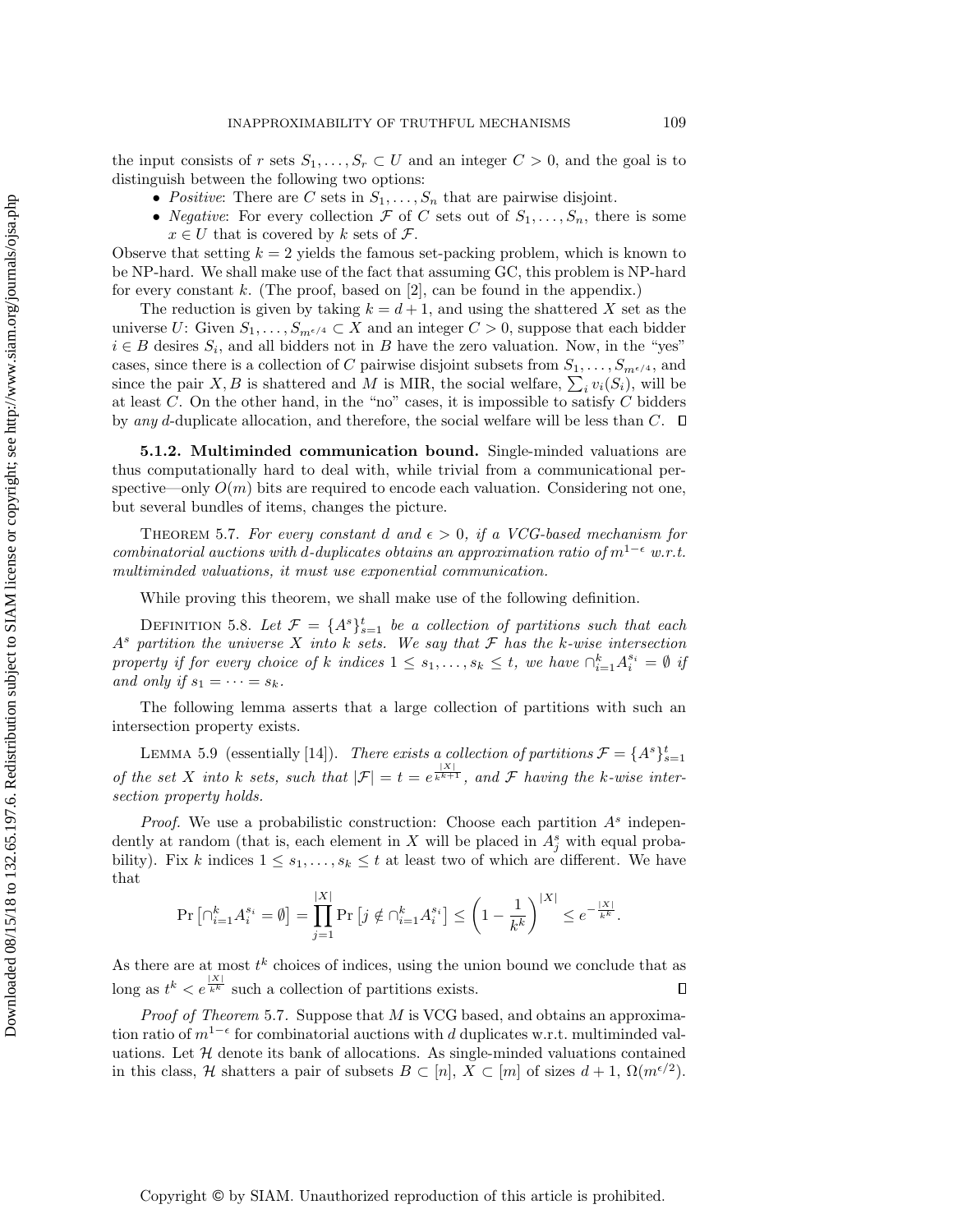Applying Lemma [5.9,](#page-13-1) yields a collection of partitions  $\mathcal{F} = \{D^s\}_{s=1}^t \subset P(X, B)$  of size  $t = e^{m^{\frac{1}{2} \cdot \epsilon} / (d+1)^{d+2}}$  which satisfy the  $(d+1)$ -wise intersection property.

We now use this collection of partitions in order to show a reduction from the approximate disjointness problem: This problem deals with  $r$  players, each of which holds a t-bit string that specifies a subset  $A_i \subseteq \{1, \ldots, t\}$ . The players are required to distinguish between the following two extreme cases:

- Positive:  $\bigcap_{i=1}^r A_i \neq \emptyset$ .
- *Negative:*  $A_i \cap A_j = \emptyset$  for all  $1 \leq i \neq j \leq r$ .

The communication complexity of the approximate disjointness problem is known to be  $\Omega\left(\frac{t}{r^4}\right)$  [\[24\]](#page-24-13). The reduction is given as follows: Suppose that each of the bidders in B holds a subset  $A_i \subset \{1, \ldots, t\}$  which determines the multiminded valuation

$$
v_i(T) = \begin{cases} 1, & \exists s \in A_i \ s.t. \ D_i^s \subseteq T, \\ 0, & else. \end{cases}
$$

Observe that if  $\bigcap_{i=1}^r A_i \neq \emptyset$ , indicated by some  $s \in \bigcap_{i=1}^r A_i$ , then the allocation  $A^s$ satisfies all bidders in  $B$ , and since the pair  $B, X$  is shattered, the social welfare will be  $d+1$ .

On the other hand, if  $A_i \cap A_j = \emptyset$  for all  $1 \leq i \neq j \leq r$ , then it is not hard to see that it is impossible to satisfy all the bidders in  $B$  by any d-duplicate allocation, and therefore, the social welfare will be  $\leq k$ .

We conclude that simulating these valuations (and zero valuations for all bidders not in  $B$ ) solves the approximate disjointness problem, and the communication complexity of  $M$  is therefore

$$
\Omega\left(\frac{t}{(d+1)^4}\right) = \Omega\left(\frac{e^{m^{\frac{1}{2}\cdot\epsilon}/(d+1)^{d+2}}}{(d+1)^4}\right)
$$

which proves the claim.

Downloaded 08/15/18 to 132.65.197.6. Redistribution subject to SIAM license or copyright; see http://www.siam.org/journals/ojsa.php Downloaded 08/15/18 to 132.65.197.6. Redistribution subject to SIAM license or copyright; see http://www.siam.org/journals/ojsa.php

5.2. 0/1-additive, submodular, XOS, and subadditive valuations. Fix a set of items,  $X$ , of size  $m$  and a set of bidders,  $Y$ , of size  $n$ . In this section we consider question [5.4](#page-12-1) for additive, submodular, XOS and subadditive valuations. Recall that

0/1-Additive ⊂ Submodular ⊂ XOS ⊂ Subadditive

and all the inclusions are strict. In [\[16\]](#page-23-9) it is shown that there is a class<sup>[1](#page-14-0)</sup>  $\mathcal{H} \subset P(X, Y)$ with an approximation ratio of  $m^{\frac{1}{2}}$  (even  $\min(m^{\frac{1}{2}}, n)$ ) w.r.t. subadditive valuations and with no shattered pair  $S \subset X, a \in Y$  with  $|S| \geq 3$ . Using this class [\[16\]](#page-23-9) provided truthful mechanism with approximation ratio of  $m^{\frac{1}{2}}$  w.r.t. subadditive valuations. As shown in [\[7\]](#page-23-3), if we require a bit more, namely, an approximation ratio of  $m^{\frac{1}{2}-\epsilon}$  with respect to just to 0/1-additive valuations, we can find a shattered pair  $S \subset X, a \in Y$ for a large set  $S$ .

As we show next, if we require a stronger approximation ratio, of  $m^{\frac{1}{3}-\epsilon}$ , we can find a shattered pair  $S \subset X$ ,  $A \subset Y$  with  $|A| = 2$  and a large set S. This will be useful later to establish communication lower bounds.

<span id="page-14-1"></span>THEOREM 5.10. Suppose  $n \geq m^{\frac{1}{k+1}-\epsilon}$  and  $\mathcal{H} \subset P(X,Y)$  has an approximation ratio of  $m^{\frac{1}{k+1}-\epsilon}$  w.r.t. 0/1-additive valuations. There is a shattered pair  $S \subset X$ ,  $A \in$  $\binom{Y}{k}$  with  $|S| \geq \frac{m^{(k+1)\epsilon}}{\log_2(m)}$ .

 $\Box$ 

<span id="page-14-0"></span><sup>&</sup>lt;sup>1</sup>This class is simply the collection of all allocations that either gives all items to a single bidder or, gives at most a single item to each bidder.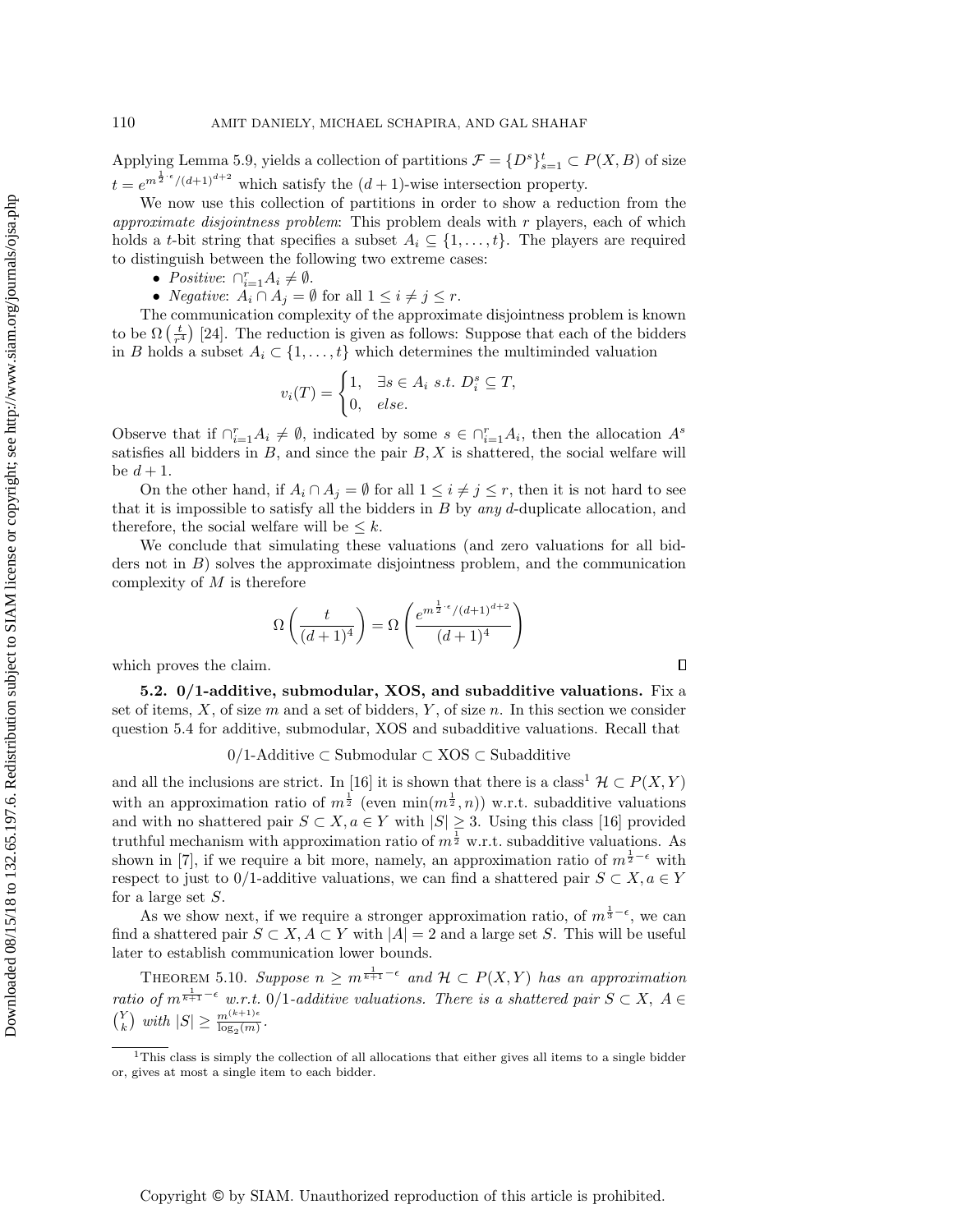The theorem follows immediately from Theorem [3.8,](#page-9-1) as we note that  $H$  has the  $\alpha$ intersection property if and only if H has an approximation ratio of  $m^{1-\epsilon}$  w.r.t. single  $0/1$ -additive valuations. Theorem [3.8](#page-9-1) shows that if a class has a good approximation ratio w.r.t.  $0/1$ -additive, we can find a set of constantly many bidders A and a large subset  $S \subset X$  such that the pair  $S, A$  is shattered. The following theorem shows that for an arbitrarily good approximation ratio  $\alpha > 1$ , there are classes with an approximation ratio of  $\alpha$  w.r.t. XOS valuations with no shattered pair S, A, where S is large (say, superlogarithmic) and  $|A| = \omega(\log(n))$ . This indicates on limitation of the VC technique for establishing a computational lower bound on combinatorial auctions with XOS valuations.

THEOREM 5.11. For every  $l \leq |Y|$  there is a class  $\mathcal{H} \subset Y^X$  such that

- H has an approximation ratio of  $\frac{l}{l-1}$  w.r.t. XOS valuations;
- for  $l = 2$ , H has an approximation ratio of 2 w.r.t. subadditive valuations;
- there is no shattered pair  $S \subset X$  and  $A \subset Y$  with  $|S| \geq 8(l-1)\ln(n)$  and  $|A| > 24(l - 1)\ln(m)$ .

*Proof.* For simplicity, we assume that l divides |Y|. Fix  $l \geq 2$  and let  $\mathcal{Y} =$  ${Y_{x,j}}_{x\in X,1\leq j\leq l}$  be nonempty subsets of Y such that for every  $x \in X$ ,  $Y =$  $Y_{x,1}\cup \cdots \cup Y_{x,l}$ . Define  $\mathcal{H}^{\mathcal{Y}}$  to be the class of all functions  $f: X \to Y$  for which there is  $1 \leq i \leq l$  such that  $\forall x, f(x) \notin Y_i$ . As the following claim shows, for every  $\mathcal{Y},$  $\mathcal{H}^{\mathcal{Y}}$  satisfies the first two conclusions of the theorem. Later on, we will show that for some  $\mathcal{Y}, \mathcal{H}^{\mathcal{Y}}$  also satisfies the last conclusion.

Claim 1. The following conditions hold:

- $\mathcal{H}^{\mathcal{Y}}$  has an approximation ratio of 2 w.r.t. subadditive valuations.
- $\mathcal{H}^{\mathcal{Y}}$  has an approximation ratio of  $\frac{l}{l-1}$  w.r.t. XOS valuations.

Proof. We prove the second part. The proof of the first part is similar. Let  ${v_y}_{y\in Y}$  be a collection of XOS valuations and let  ${S_y}_{y\in Y} \in P(X, Y)$ . We must show that there is  $\{T_y\}_{y\in Y} \in \mathcal{H}^{\mathcal{Y}}$  with

$$
\sum_{y \in Y} v_y(T_y) \ge \frac{l-1}{l} \sum_{y \in Y} v_y(S_y) .
$$

For every  $1 \leq i \leq l$  let  $\{S_y^i\}_{y \in Y}$  be the allocation defined by

$$
S_y^i = S_y \setminus \{x \in X \mid y \in Y_{x,i}\} .
$$

The allocation  $\{S_y^i\}_{y\in Y}$  is contained in one of the allocations in  $\mathcal{H}^{\mathcal{Y}}$ . To see that, let  $f: X \to Y$  be any function for which  $f|_{S_y^i}$  is the constant function y and  $f(x) \notin Y_{x,i}$ for every  $x \in \bigcup_{y \in Y} \{x' \in S_y \mid y \in Y_{x',i}\}.$  It is not hard to check that  $f \in \mathcal{H}^{\mathcal{Y}}$  and for all  $y \in Y$ ,  $S_y^i \subset f^{-1}(y)$ .

Therefore it is enough to show that for some  $i$ ,

$$
\sum_{y \in Y} v_y(S_y^i) \ge \frac{l-1}{l} \sum_{y \in Y} v_y(S_y) .
$$

Indeed, we will show that for random i, the expected value of the left-hand side is at least the r.h.s. To this end, it is enough to show that for any fixed  $y \in Y$ ,

$$
\frac{1}{l} \sum_{i=1}^{l} v_y(S_y^i) \ge \frac{l-1}{l} v_y(S_y) .
$$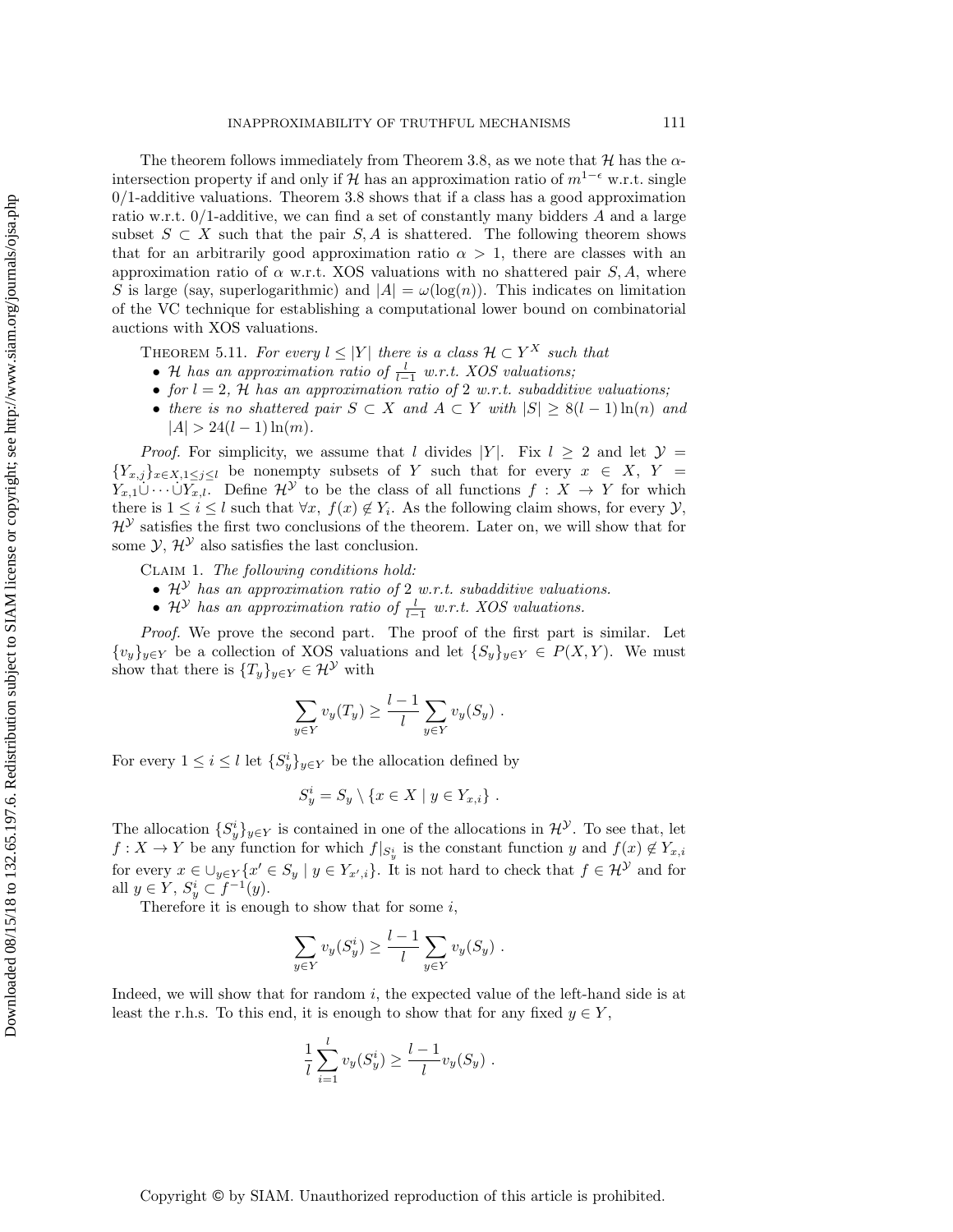Suppose that  $v_y(U) = \max_j w_j^T \chi(U)$ . Let  $j^*$  be the index for which  $v_y(S_y) =$  $w_{j^*}^T \chi(S_y)$ . Now, we have

$$
\sum_{i=1}^{l} v_y(S_y^i) \ge \sum_{i=1}^{l} w_{j^*}^T \chi(S_y^i) = (l-1) \cdot w_{j^*}^T \chi(S_y) = (l-1)v_y(S_y),
$$

where the left equality follows from the fact that each element  $x \in S_y$  appears in exactly  $l-1$  many  $S_y^i$ 's (namely, all i's except the one for which  $y \in Y_{x,i}$ ).  $\Box$ 

Suppose now that for every  $x \in X$ , the partition  $\{Y_{x,i}\}_{i \in [l]}$  is chosen at random, uniformly from all partitions of  $Y$  into  $l$  nonempty subsets, each of which is of size  $|Y|$  $\frac{Y}{l}$ . Now, fix subsets  $S \subset X$  and  $A \subset Y$ .

CLAIM 2. The probability that the pair  $S, A$  is shattered is  $\leq |S|^l l^{|S|} (\frac{l-1}{l})^{|A|(|S|-l)}$ .

*Proof.* We say that  $x \in S$  is a bad point if for every  $1 \leq i \leq l$ ,  $A \cap Y_{x,i} \neq \emptyset$ . We note that if there are  $l$  bad points, then the pair  $S, A$  is not shattered. Indeed, if  $x_1, \ldots, x_l$  are bad points, then we can choose for every  $1 \leq i \leq l$  some  $y_{x_i} \in A \cap Y_{x,i}$ . It is not hard to see that there is no  $f \in \mathcal{H}^{\mathcal{Y}}$  satisfying  $\forall i$ ,  $f(x_i) = y_{x_i}$ . Therefore, the pair  $S$ ,  $\tilde{A}$  is not shattered.

It is therefore enough to bound the probability that there are less than  $l$  bad points. Indeed, for every  $x \in S$ , the probability that  $A \cap Y_{x,i} = \emptyset$  is  $\leq \left(\frac{l-1}{l}\right)^{|A|}$ . Hence, the probability that x is good is  $\leq l(\frac{l-1}{l})^{|A|}$ . It follows that the probability that there are less than  $l$  bad points is

$$
\leq \sum_{i=1}^{l-1} {|S| \choose i} l^{|S|-i} \left(\frac{l-1}{l}\right)^{|A|(|S|-i)} \leq |S|^l l^{|S|} \left(\frac{l-1}{l}\right)^{|A|(|S|-l)}.
$$

.

By the claim, it follows that the probability that some pair  $S, A$  with  $|S| = m' > 0$  $8(l-1)\ln(n)$  and  $|A|=n' > 24(l-1)\ln(m)$  is shattered is

$$
\leq {n \choose n'} \binom{m}{m'} m'^l l^{m'} \left(\frac{l-1}{l}\right)^{n'(m'-l)} \leq n^{n'} m^{2m'+l} \left(\frac{l-1}{l}\right)^{n'(m'-l)}
$$

Taking ln, and using the facts that  $2l \leq m'$  and that for every  $0 \leq x \leq 1$  we have that  $\ln(1+x) \geq \ln(2)x \geq \frac{x}{2}$ , we conclude that the ln of the last probability is

$$
n' \ln(n) + (2m' + l) \ln(m) - \ln\left(\frac{l}{l-1}\right) n'(m' - l)
$$
  
\n
$$
\leq n' \ln(n) + (2m' + l) \ln(m) - \frac{1}{2(l-1)} n'(m' - l)
$$
  
\n
$$
\leq n' \ln(n) + 3m' \ln(m) - \frac{1}{4(l-1)} n' m'
$$
  
\n
$$
= n' \left(\ln(n) - \frac{m'}{8(l-1)}\right) + m' \left(3\ln(m) - \frac{n'}{8(l-1)}\right) < 0.
$$

Therefore, there is a positive probability that no such pair is shattered. Hence, there is some collection of partitions,  $\mathcal{Y}$ , for which  $\mathcal{H}^{\mathcal{Y}}$  satisfies the third conclusion of the theorem.  $\Box$ 

In the following subsections we establish four lower bounds for submodular valuations and subclasses of submodular valuations. These demonstrate the power and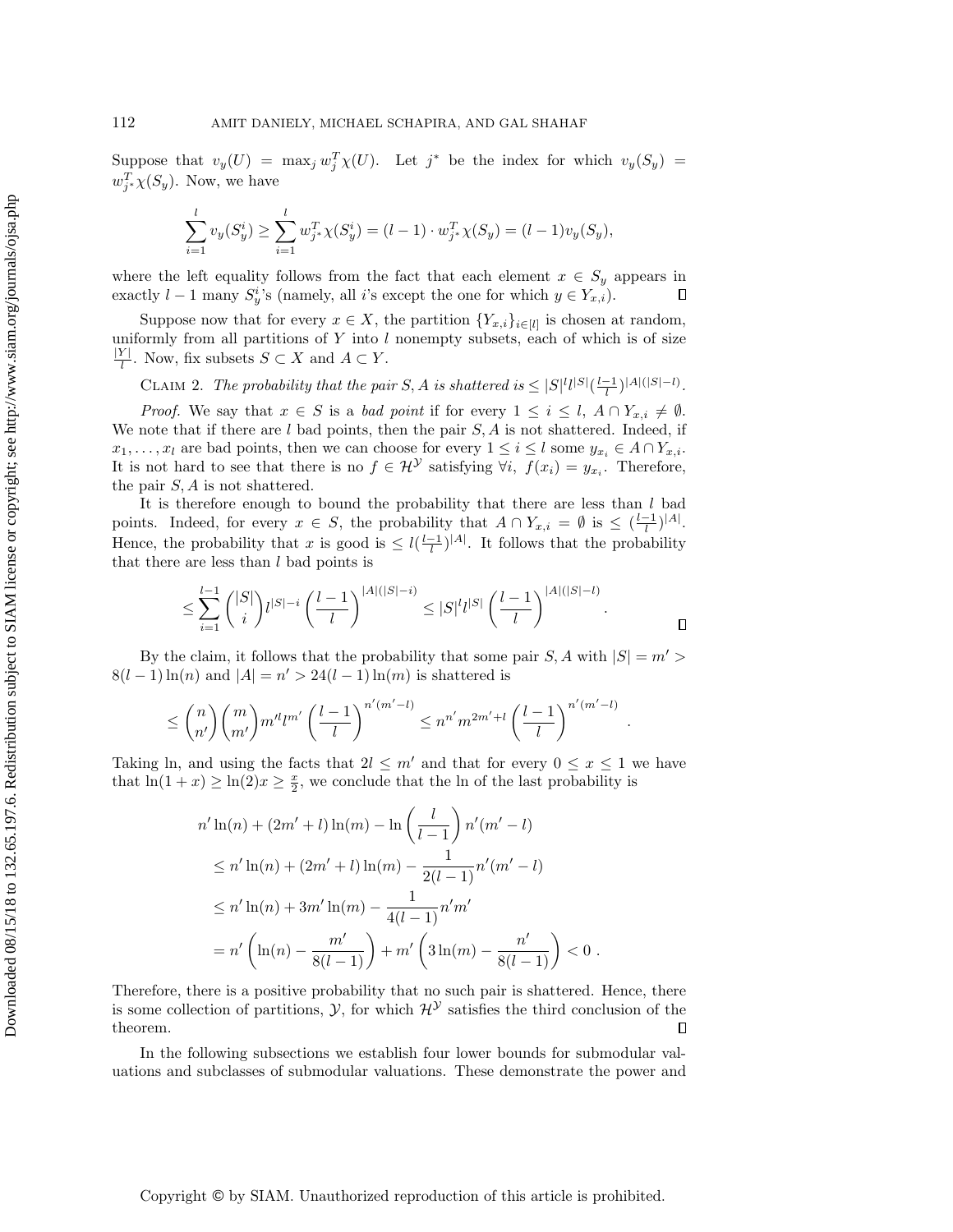generality of the VC technique, as we show how to prove under this framework three known results and one that strengthens a previous result of [\[13\]](#page-23-11). Besides unification, the proofs depicted here are somewhat simpler. In particular, Theorem [5.12](#page-17-0) substantially simplifies (and strengthens) [\[13\]](#page-23-11).

### 5.2.1. Communication lower bounds on VCG-based mechanisms.

<span id="page-17-0"></span>THEOREM 5.12. For every  $\epsilon > 0$ , if a VCG-based mechanism has an approximation ratio of  $m^{\frac{1}{3}-\epsilon}$  w.r.t. submodular valuations, it must use exponential communication.

This result strengthens a similar result due to [\[13\]](#page-23-11), which showed VCG mechanisms with an approximation ratio of  $m^{\frac{1}{6}-\epsilon}$  w.r.t. submodular valuations must use exponential communication. In addition, the following proof is substantially simpler.

*Proof.* Let M be a VCG-based mechanism having an approximation ratio of  $m^{\frac{1}{3}-\epsilon}$ w.r.t. submodular valuations. Let  $\mathcal{H} \subset P([m], [n])$  be its bank of allocations. Using Theorem [5.10,](#page-14-1) we can find a shattered pair  $S, A$ , where  $|S| \geq m^{\epsilon}$  and  $|A| = 2$ . Now, assume that all the players besides the players in  $A := \{1, 2\}$  have the zero valuation, and the valuations of the bidders in A depend only on the items in S.

The output of the mechanism induces an allocation of  $S = A_1 \dot{\cup} A_2$  that maximizes  $v_1(A_1) + v_2(A_2)$ . Therefore, the problem of finding an allocation that maximizes the sum of two submodular functions can be solved using this mechanism. Since the solu-tion of this problem requires exponential communication [\[26\]](#page-24-14), the theorem follows.  $\Box$ 

## 5.2.2. Computational and value queries lower bounds.

<span id="page-17-1"></span>THEOREM 5.13. For any  $\epsilon > 0$ , unless  $NP \subseteq P/poly$ , no efficient truthful mechanism has an approximation ratio of  $m^{\frac{1}{2}-\epsilon}$  w.r.t. submodular valuations.

<span id="page-17-2"></span>THEOREM 5.14. For any  $\epsilon > 0$  any truthful mechanism that communicates with the bidders only by value queries, and has an approximation ratio of  $m^{\frac{1}{2}-\epsilon}$  w.r.t. submodular valuations, must use exponentially many value queries.

The first theorem was proved by [\[15\]](#page-23-1) under the weaker assumption that  $NP \neq P$ . The second theorem was proved by [\[11\]](#page-23-0). The proof depicted here is close to the proofs in [\[11,](#page-23-0) [15\]](#page-23-1), but the step of embedding a hard problem given a "large menu" is somewhat simplified.

Proof of Theorems [5.13](#page-17-1) and [5.14](#page-17-2). We will use the terminology of section [6.](#page-18-0) Assume  $n = m^{\frac{1}{2} - \epsilon}$ . Let M be a truthful mechanism with approximation ratio  $m^{\frac{1}{2} - \epsilon}$ . w.r.t. submodular valuations. By [\[15,](#page-23-1) Lemma 2.3], there is  $1 \leq k \leq m$ ,  $0 \leq p \leq m$ and additive valuations  $v_{-i}$  for which  $|\mathcal{S}(v_{-i}, k, p)| \geq \frac{e^{m^{2\epsilon}}}{10m^8}$ . Denote  $\mathcal{S} = \mathcal{S}(v_{-i}, k, p)$ . By the Sauer–Shelah lemma, S shatters a set  $U \subset [m]$  of size  $\geq m^{\epsilon}$  (for large enough m). Given collection  $B$  of subsets of  $S$ , consider the following valuation,

$$
v_i(S) = \begin{cases} t|S|, & |S| < k, \\ tk, & |S| = k, S \in S \text{ and } S \cap U \in B, \\ tk - \frac{1}{m^4}, & |S| = k, S \in S \text{ and } S \cap U \notin B, \\ t(k - 2^{-k}), & |S| = k \text{ and } S \notin S, \\ t(k - 2^{-|S|}), & |S| > k \text{ and } p_{v_{-i}}(S) < p + \frac{1}{m^5}, \\ tk, & |S| > k \text{ and } p_{v_{-i}}(S) \ge p + \frac{1}{m^5}. \end{cases}
$$

It is not hard to check that  $v_i$  is nondecreasing, normalized, and submodular for every  $t \geq 1$ . Also, by the taxation principle, for sufficiently large t, if the mechanism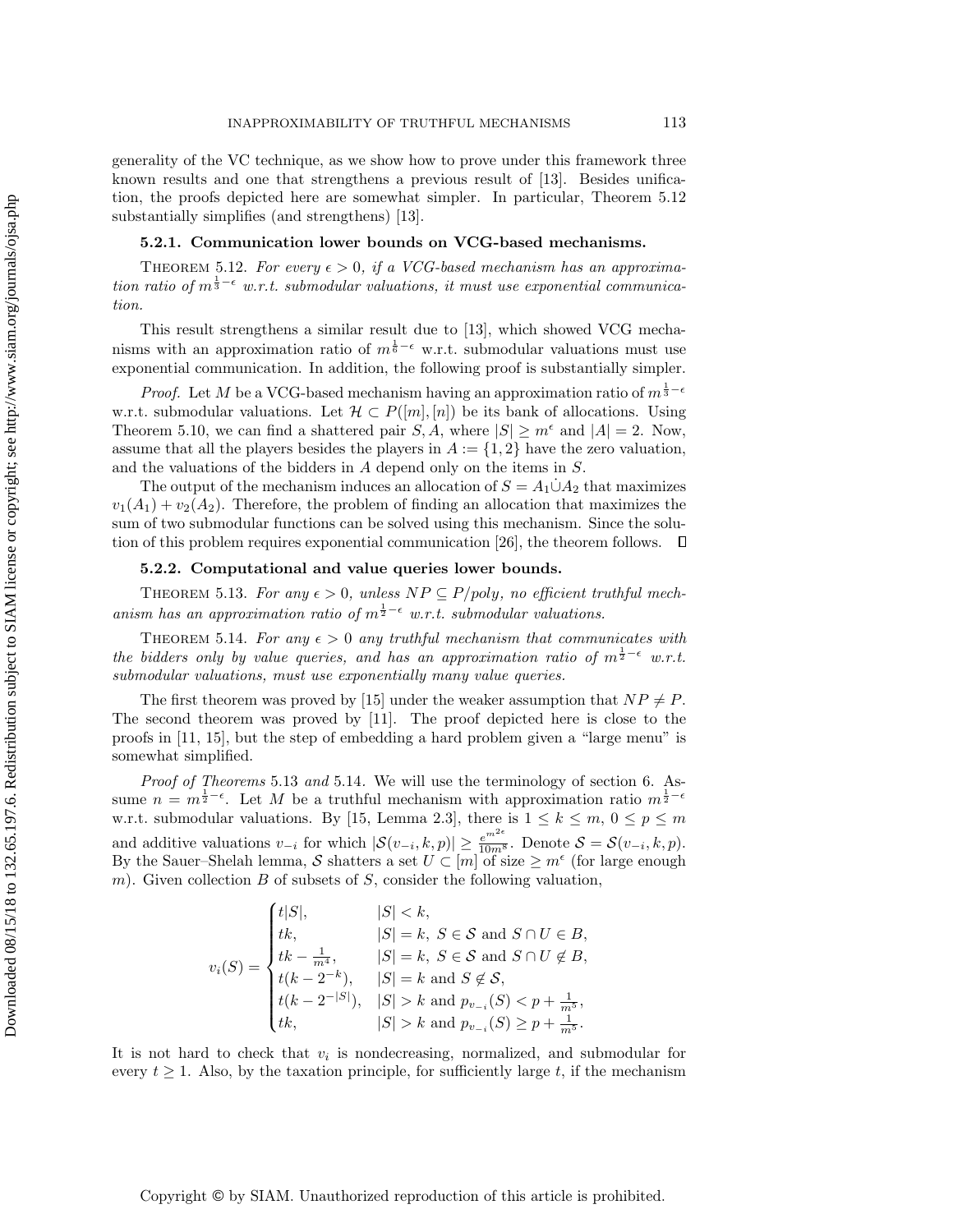operates on  $v_i, v_{-i}$  then it will allocate the bidder i a set  $S \in \mathcal{S}$  such that  $S \cap U \in B$ (provided that such a set exists).

We now split the proof into two proofs (one for Theorem [5.13](#page-17-1) and the other for Theorem [5.14\)](#page-17-2).

Theorem [5.14:](#page-17-2) We note that given,  $v_{-i}$ , S and a value query access to the (characteristic function of the) collection B, it is possible to simulate a value query to  $v_i$  by a single value query to  $B$ . Therefore, the mechanism can be used to solve the following problem: Given a value query access to  $B$ , determine whether  $B$  is empty. It is clear that the query complexity of this last problem is  $2|U| - 1$  and, therefore, the query complexity of M is at least  $2^{|U|} - 1 \ge 2^{m^{\epsilon}} - 1$ .

*Theorem* [5.13:](#page-17-1) We note that if membership in  $B$  can be evaluated by a polynomial sized circuit, then, by Lemma [6.7,](#page-21-1)  $v_i$  can be also realized by a polynomial sized circuit. Using this fact, it is not hard to show a (nonuniform) polynomial-time algorithm for, say, MAXCUT. Given a graph on the vertices  $U$  and a number  $r$ , we will define  $B$ as the collection of all subsets  $S \subset U$  such that the cut  $(S, U \setminus S)$  consists of  $\geq k$ edges. By running the mechanism with  $v_i$  corresponding to this  $B$ , we will be able to efficiently identify whether the graph has a cut of size  $\geq k$ .  $\Box$ 

5.2.3. Computational lower bounds on capped-additive valuations. Our next result considers the class of valuations known as capped-additive (or budgetadditive), where a bidder has an additive valuation over the items, together with a restriction on the maximal total price she is willing to pay.

DEFINITION 5.15. A valuation function v is said to be capped-additive if there exist an additive valuation a and a real value B, such that for every bundle  $S \subset [m]$ ,  $v(S) = \min\{a(S), B\}.$ 

THEOREM 5.16. Let  $\epsilon > 0$ . There is no polynomial-time VCG mechanism with an approximation ratio of  $m^{0.5-\epsilon}$  w.r.t. capped-additive valuations unless  $NP \subset P/poly$ .

This theorem has been proved in [\[22,](#page-24-5) [5,](#page-23-4) [7,](#page-23-3) [18\]](#page-24-4), which first applied the notion of VC dimension in order to lower bound the performance of mechanisms. The proof presented here somewhat simplifies the step of finding a shattered set.

Proof. First, observe that capped-additive valuations strictly contain additive valuations. Hence, the existence of such a mechanism M together with Theorem [5.10](#page-14-1) implies that its bank of allocations H shatters a pair  $A \in \binom{[n]}{2}$ ,  $S \subset [m]$  with  $|S| \geq$  $m^{\epsilon/4}$ . This allows us to embed SUBSET-SUM (see [\[7\]](#page-23-3)), and computational hardness follows.  $\Box$ 

<span id="page-18-0"></span>6. Inapproximability for general mechanisms. We next describe our approach to proving inapproximability results for unrestricted deterministic mechanisms. We illustrate these ideas by outlining the proof of a new separation gap between truthful and nontruthful deterministic mechanisms for combinatorial auctions with general valuations. Specifically, we show that for any choice of constant  $\epsilon > 0$ , there exists a class of succinctly described valuation functions such that (1) a nontruthful computationally efficient algorithm achieves an approximation ratio of  $m^{\epsilon}$  for this class, but (2) no computationally efficient and truthful algorithm (mechanism) can obtain an  $O(m^{1-\epsilon})$ -approximation unless NP  $\subseteq P/poly$ . While the proof of the first part is rather straightforward and relies on an explicit construction of a mechanism that achieves the desired approximation, the proof of the second part applies a combination of the direct hardness approach, introduced by Dobzinski [\[11\]](#page-23-0) together with the VC dimension arguments. Namely, we show that a mechanism with such approximation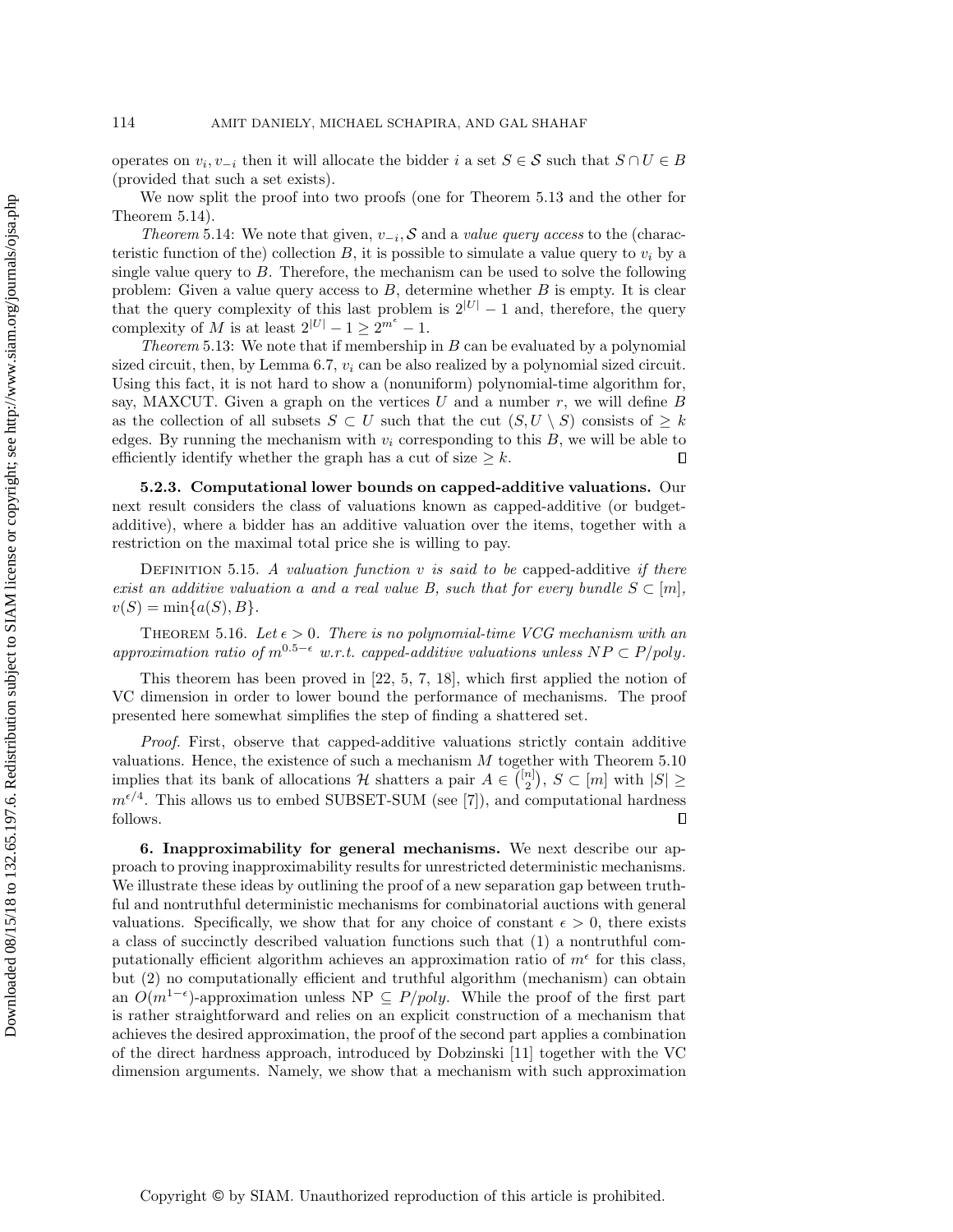Downloaded 08/15/18 to 132.65.197.6. Redistribution subject to SIAM license or copyright; see http://www.siam.org/journals/ojsa.php Downloaded 08/15/18 to 132.65.197.6. Redistribution subject to SIAM license or copyright; see http://www.siam.org/journals/ojsa.php

guarantees must offer to one of its bidders "many options" of bundles that he may potentially obtain (depending on his valuation). Applying the standard Sauer–Shelah lemma implies the existence set of items that is shattered by these options. We then describe a reduction from vertex cover to the problem of finding the optimal allocation to the bidder, as required by a truthful mechanism.

We begin by defining the specific valuation class that we will consider.

DEFINITION 6.1. A valuation  $v: 2^{[m]} \to \mathbb{R}$  is called k-local if there is  $T \in \binom{[m]}{k}$ such that, for all S,

$$
v(S \cap T) \ge v(S) - \frac{1}{2m^2}v([m])
$$
.

For  $k = k(m)$  we denote that class of k-local valuations by k-local. The corresponding bidding language will be circuits. We are now ready to state the main result of this section:

<span id="page-19-2"></span>THEOREM 6.2. For any  $\epsilon > 0$ ,

- unless  $NP \subseteq P/poly$ , no efficient truthful mechanism has an approximation ratio of  $m^{1-\epsilon}$  w.r.t.  $m^{\epsilon}$ -local valuations;
- there is an efficient nontruthful mechanism with an approximation ratio of 2k w.r.t. k-local valuations. Moreover, the auctioneer communicates with the bidders only through value queries.

We start by describing the efficient nontruthful mechanism.

## Algorithm 1.

<span id="page-19-0"></span>1: **Input:** Oracle access to k-local valuations  $v_1, \ldots, v_n$ .

2: **Output:** An allocation  $\{S_i\}_{i\in[n]}$ 

- 3: Initialize  $U = [m]$  and  $B = [n]$ .
- 4: while  $U \neq \emptyset$  and  $B \neq \emptyset$  do
- <span id="page-19-1"></span>5: Choose  $i \in B$  that maximizes  $v_i(U)$ .
- 6: Allocate *i* a subset  $S_i \subset U$  of size k with  $v_i(S_i) \ge v_i(U) \frac{1}{2m}v_i([m])$ .
- 7: Set  $B := B \setminus \{i\}$  and  $U := U \setminus S_i$ .
- 8: end while

Lemma 6.3. Algorithm [1](#page-19-0) achieves an approximation ratio of 2k w.r.t. k-local valuations.

Proof. We first explain how to implement step [6](#page-19-1) in the algorithm using only value queries. Given a set U consisting of at least k elements, we need to find a set  $S \in \binom{U}{k}$ with  $v(S) \ge v(U) - \frac{1}{2m}v([m])$ . This can be done as follows. Simply, as long as  $|U| \ge k$ , we throw an element  $x \in U$  that maximizes  $v(U \setminus \{x\})$ . Since at each step we lose at most  $\frac{1}{2m^2}v([m])$ , the total loss is  $\leq \frac{1}{2m}v([m])$ .

Next, we show that the algorithm indeed achieves an approximation ratio of  $2k$ . Let  $S_1, \ldots, S_n$  be an optimal allocation. Assume, without loss of generality that  $v_1(S_1) \geq \cdots \geq v_n(S_n)$  and denote  $OPT = v_1(S_1) + \cdots + v_n(S_n)$ . Note that in the beginning of the jth iteration  $[m] \setminus U$  consists of  $(j-1)k$  elements. Therefore, one of the sets  $S_1, \ldots, S_{(j-1)k+1}$  is contained in U. Therefore the value of the allocation at this iteration is

$$
\geq v_{(j-1)k+1}(S_{(j-1)k+1}) - \frac{1}{2m}OPT \geq \frac{1}{k} \sum_{i=1}^{k} v_{(j-1)k+i}(S_{(j-1)k+1}) - \frac{1}{2m}OPT
$$

Copyright © by SIAM. Unauthorized reproduction of this article is prohibited.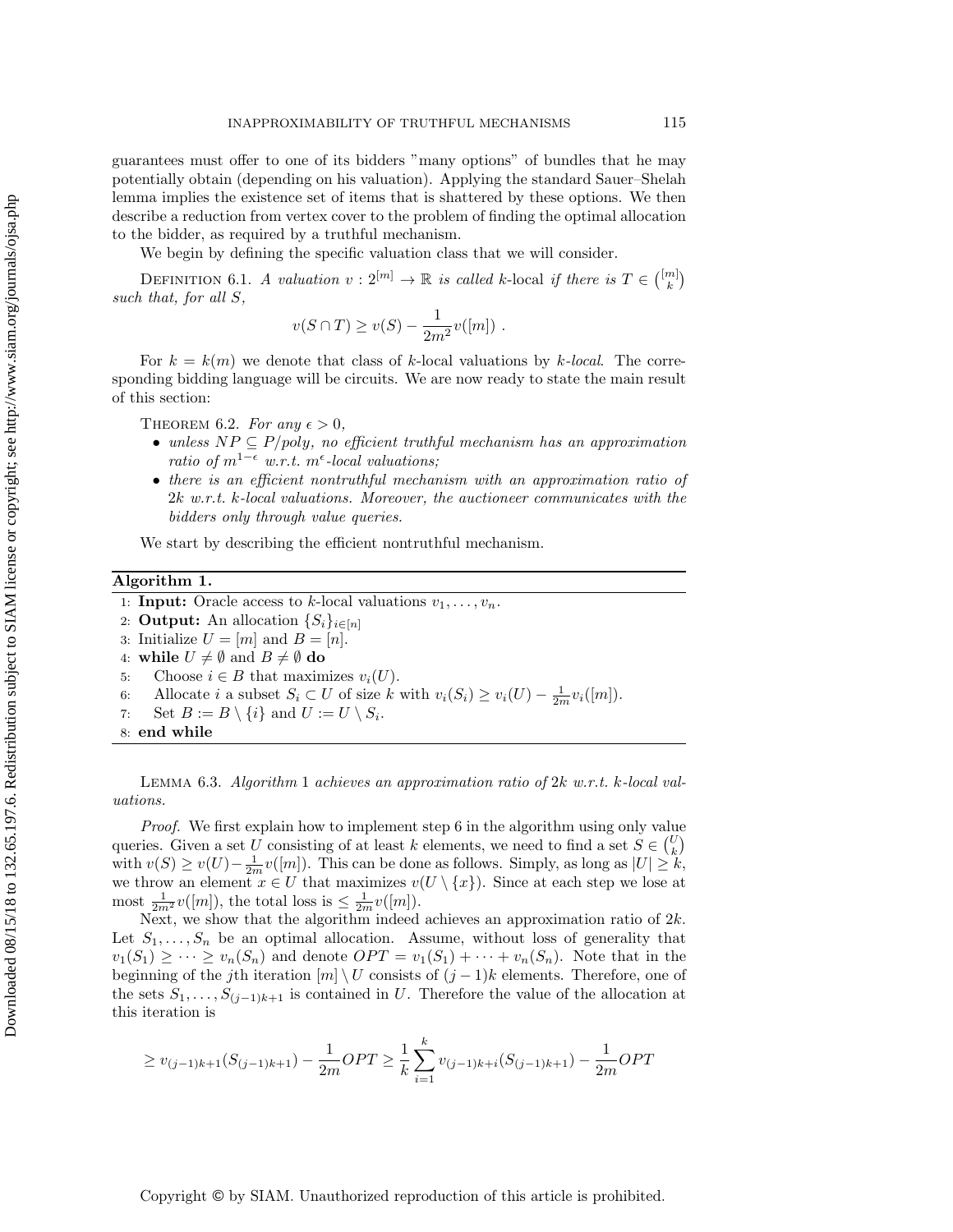(here, we used the fact that  $v_1(S_1) \geq \cdots \geq v_n(S_n)$  and that  $v_i([m]) \leq OPT$  for all bidders *i*). Summing over all iterations, and using the fact that there are at most  $\frac{m}{k}$ iterations, we conclude that the welfare of the allocation returned by the algorithm is  $\geq \frac{1}{k}OPT - \frac{m}{k} \frac{1}{2m} OPT = \frac{1}{2k} OPT.$ П

Next, we prove the second part of Theorem [6.2.](#page-19-2) We begin by defining a class of valuations:

DEFINITION 6.4. A valuation  $v: 2^{[m]} \to \mathbb{R}$  is called almost single minded if there is  $T \subset [m]$  such that  $\forall S \subset [m]$ ,  $v(S) = 1[T \subset S] + \frac{1}{m^3}|S|$ .

These valuations will serve us in order to show the existence of a big menu for one of the bidders: Given the valuations  $v_{-i}$  of all bidders except bidder i, the menu  $R_{v_{-i}}$  of bidder i, is defined to be all possible bundles that may be allocated to i, that is

 $R_{v_{-i}} := \{T \subset [m] | \exists v_i \text{ for which } T \text{ is allocated to } i \text{ under the valuations } v_i, v_{-i}\}.$ 

We recall here the *taxation principle*. Given valuations  $v_{-i}$ , there is a nondecreasing function  $p_{v_{-i}}: R_{v_{-i}} \to \mathbb{R}_+$  such that the *i*th bidder is allocated a set that maximizes  $v_i(S) - p_{v_{-i}}(S)$  over all the sets in  $R_{v_{-i}}$  and pays  $p_{v_{-i}}(S)$ .

DEFINITION 6.5 (structured menu [\[15\]](#page-23-1)). Given valuations  $v_{-i}$ , a number  $0 \leq k \leq$ m, and  $0 \leq p$  we define the structured submenu  $\mathcal{S}(v_{-i}, k, p)$  as all the sets  $S \subset [m]$ with

- $S \in R_{v_{-i}}$
- $|S| = k$ ,
- $p \frac{1}{m^5} < p_{v_{-i}}(S) \leq p$ ,
- For all  $T \in R_{v_{-i}}$  such strictly contains  $S, p_{v_{-i}}(T) \geq p_{v_{-i}}(S) + \frac{1}{m^3}$ .

LEMMA 6.6. Let M be a mechanism with an approximation ratio of  $m^{1-\epsilon}$  w.r.t. almost single-minded, m<sup> $\epsilon$ </sup>-local valuations and assume that  $n \geq m^{1-\frac{1}{2}\epsilon}$ . There exists a bidder i, almost single-minded m<sup> $\epsilon$ </sup>-local valuations  $v_{-i}$ , and numbers  $1 \leq k \leq m$  and  $0 \le p \le 2$  such that  $|\mathcal{S}(v_{-i}, k, p)| \ge \frac{2^{m^{(1/2)\epsilon}/2}}{2m^6}$ .

*Proof.* For simplicity, we assume that  $n = m^{1-\frac{1}{2}\epsilon}$ . Given almost single-minded valuations  $v_{-i}$  we denote by  $\mathcal{S}_{v_{-i}}$  all the sets  $T \subset [m]$  that the bidder i can obtain by bidding with an almost single-minded valuation.

CLAIM 3 (see [\[11\]](#page-23-0)).

- For every  $S \in \mathcal{S}_{v_{-i}}$  and every  $T \in R_{v_{-i}}$  that strictly contains  $S, p_{v_{-i}}(T) \geq$  $p_{v_{-i}}(S) + \frac{1}{m^3}.$
- For every  $S \in \mathcal{S}_{v_{-i}}$ ,  $0 \leq p_{v_{-i}}(S) \leq 2$ .

By this claim, it is enough to show that for some  $v_{-i}$ ,  $|\mathcal{S}_{v_{-i}}| \geq \frac{2^{\frac{m}{2n}}}{m}$ . Indeed, in that case, by the claim, we have

$$
S_{-v_i} \subset \bigcup_{0 \leq k \leq m, 0 \leq p' \leq 2m^5} \mathcal{S}\left(v_{-i}, k, \frac{p'}{2m^5}\right) .
$$

By the pigeonhole principle, there is some  $\mathcal{S}(v_{-i}, k, \frac{p'}{2m^5})$  consisting of  $\geq \frac{2^{\frac{m}{2m}}}{2m^6}$  sets.

Suppose, toward a contradiction, that it is not the case. Consider random almost single-minded valuations  $v_1, \ldots, v_n$  sampled uniformly from all such collections for which each  $v_i$  corresponds to a set  $S_i$  of size  $\frac{m}{2n}$  and the sets  $S_i$  are mutually disjoint.

Let  ${T_i}_{i\in[n]}$  be the allocation given by the mechanism operating on these random valuations. We say that the bidder *i* is satisfied if  $S_i \subset T_i$ .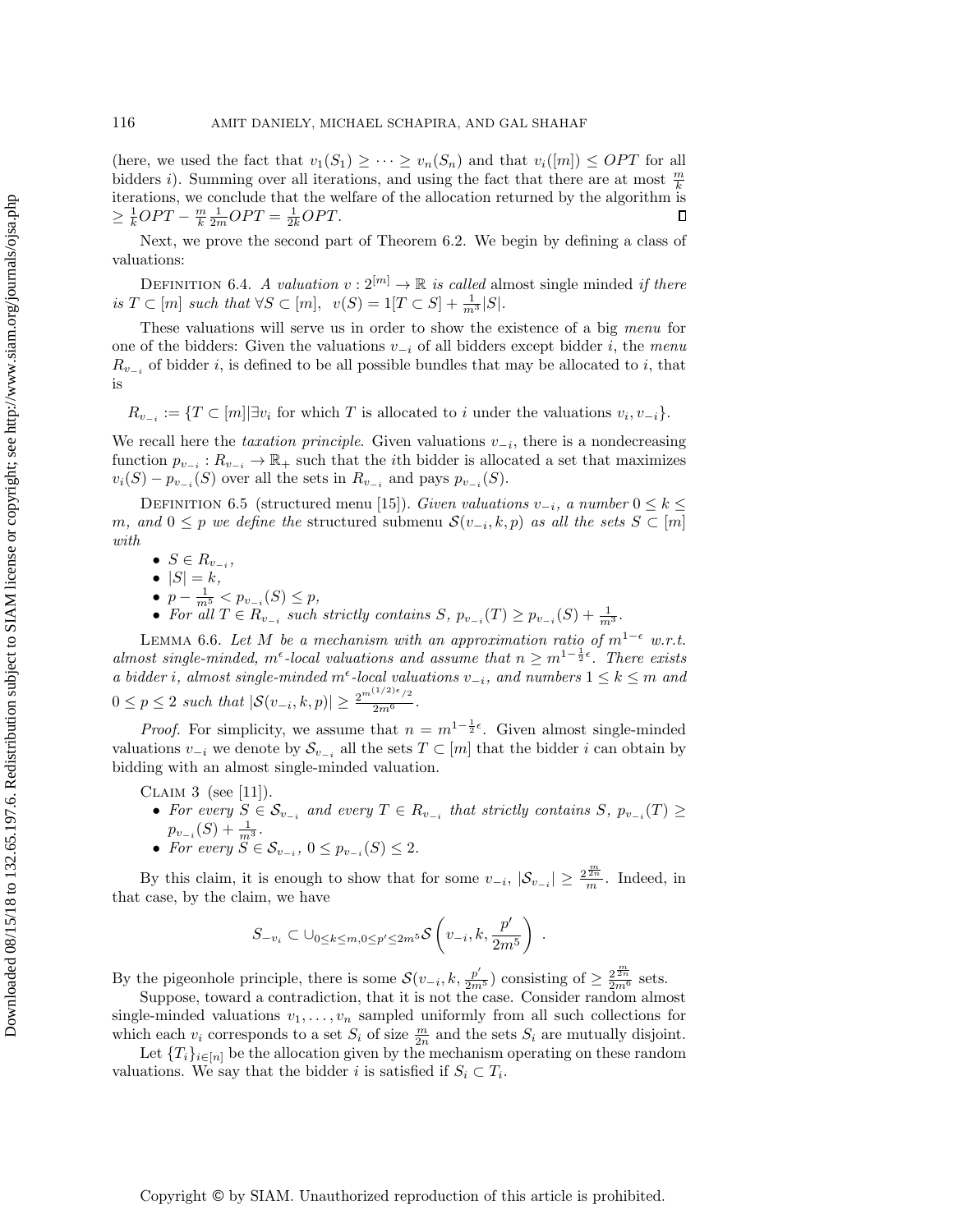Claim 4. With a positive probability, none of the bidders are satisfied by a set of  $size \leq \frac{m}{4}.$ 

This entails contradiction since in that case there are at most 4 satisfied bidders, and therefore the total welfare is  $\leq 5$ . On the other hand, there is some allocation that satisfies all bidders, and therefore its welfare is  $\geq m^{1-\frac{1}{2}\epsilon}$ . This contradicts the assumption that the approximation ratio is  $m^{1-\epsilon}$ . It is therefore left to prove the claim.

Proof. It is enough to show that the probability that the nth bidder is satisfied by a set of size  $\leq \frac{m}{4}$  is  $\lt \frac{1}{n}$ . Indeed, given the sets  $S_1, \ldots, S_{n-1}$ , the set  $S_n$  is a random subset of  $X' = X \setminus (\cup_{i=1}^{n-1} S_i)$ . Since  $|X'| \geq \frac{1}{2}m$ , the probability that the *n*th bidder is satisfied by a fixed set  $U \subset X$  of size  $\leq \frac{n}{4}$  is at most  $\left(\frac{1}{2}\right)^{\frac{m}{2n}}$ . Now, since  $|S_{v_{-n}}| < \frac{2^{\frac{m}{2n}}}{m}$ , there are less than  $\frac{2^{\frac{m}{2n}}}{m}$  potential such sets, and the claim follows.  $\Box$ 

We proceed by applying the Sauer–Shelah lemma which provides us with a subset of items  $X \subseteq [m]$  of size  $|X| = \Omega(m^{\frac{\epsilon}{4}})$  that is shattered by some  $\mathcal{S}(v_{-i}, k, p)$ . The fact that X is shattered by a structured submenu with the same level of prices allows us to solve a hard computational problem by considering a valuation that relies on these prices. In order to define such valuation, we extend the prices from  $R_{v_{-i}}$  to all subsets of  $[m]$ . We do so as follows: Given  $T \subset [m]$ , set  $p_{v_{-i}}(T) := \min_{T \subset S, S \in R_{v_{-i}}} p_{v_{-i}}(S)$ . We will need the following two facts.

<span id="page-21-1"></span>LEMMA 6.7 (see [\[15\]](#page-23-1)). Let M be an efficient truthful mechanism and let  $v_{-i}$  be some valuations with polynomial description. Then membership in  $\mathcal{S}(v_{-i},k,p)$  and calculation of (the extended)  $p_{v_{-i}}$  can be realized by a circuit of polynomial size.

We are now ready to prove the second part of Theorem [6.2.](#page-19-2)

Lemma 6.8. An efficient truthful mechanism cannot provide an approximation ratio of  $m^{1-\epsilon}$  w.r.t.  $m^{\epsilon}$ -local valuations, unless  $NP \subseteq P/poly$ .

*Proof.* Let M be a mechanism as specified. Fix almost single mined,  $m^{\epsilon}$ -local valuations  $v_{-i}$ , k and  $0 \le p \le 2$  for which  $|\mathcal{S}(v_{-i}, k, p)| \ge \frac{2^{m(1/2)\epsilon} / 2}{2m^6}$ . Denote  $\mathcal{S} =$  $\mathcal{S}(v_{-i},k,p)$ . By the Sauer–Shelah lemma, there is a set  $U \subset [m]$  of size  $m^{\frac{\epsilon}{4}}$  (for sufficiently large m) that is shattered by  $S$ .

We will reach a contradiction by showing that this entails an efficient (nonuniform) algorithm that detect whether a graph on the vertex set  $U$  has a vertex cover of size t.

Consider the valuation  $v_i = v_i^1 + v_i^2$  defined as follows:  $v_i^1(S) = 6m^2$  if  $S \cap U$  is a vertex cover and 0 otherwise. While

$$
v_i^2(S) = \begin{cases} 3, & (S \in \mathcal{S} \text{ and } |S \cap U| = t) \text{ or } (p_{v_{-i}}(S) > p \text{ and } |S| > k), \\ 0, & \text{otherwise.} \end{cases}
$$

It is not hard to see that  $v_i$  is nondecreasing,  $m^{\epsilon}$ -local, and by Lemma [6.7](#page-21-1) can be realized by a polynomial sized circuit. Also, by the taxation principle, it is not hard to check that if there is a cover  $C$  of size  $t$  of  $U$ , then the mechanism, operating on  $v_1, \ldots, v_n$ , will allocate the bidder i a set T such that  $T \cap U$  is a cover of size t. This concludes the proof.  $\Box$ 

<span id="page-21-0"></span>7. Open questions. Inapproximability results for deterministic truthful mechanisms. As Table [1](#page-3-0) shows, important questions about the approximability of deterministic truthful mechanisms remain open, including the approximability of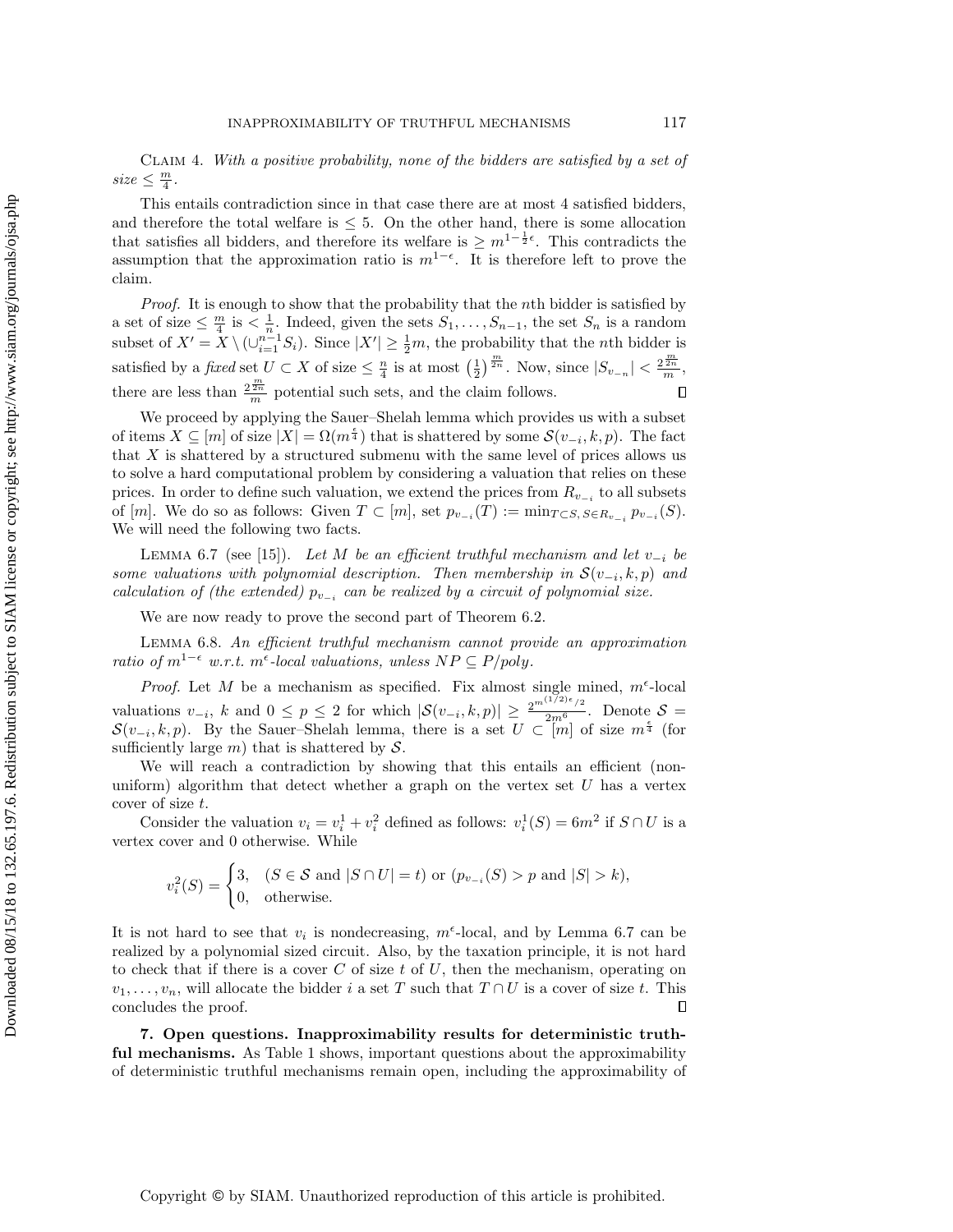general truthful mechanisms for general and submodular valuations in the communication complexity model, and the approximability of general truthful mechanisms for capped-additive (and other classes of succinctly described) valuations in the computational complexity model.

Inapproximability results for randomized truthful mechanisms. We applied VC machinery to establish lower bounds for deterministic mechanisms. What about randomized mechanisms? Consider, e.g., the subclass of truthful mechanisms that are maximal in distributional range (MIDR [\[12\]](#page-23-15)), i.e., always output the best probability distribution over outcomes in a predetermined set of probability distributions (that need not contain all distributions). Can VC machinery be extended to prove lower bounds for MIDR (as with MIR)?

Optimization over partial domains.  $SAT<sub>L</sub>$  is an example of an interesting, and largely unexplored, class of problems in complexity theory: optimization over "partial domains," i.e., when the space of possible solutions is (potentially) incomplete. Intuitively, any NP-hard problem remains hard so long as the space of solutions is "large." Our results here can, from this perspective, be regarded as providing the means for proving this in the context of set-packing problems. Partial-domain variants of other classical problems seem to require new machinery Consider, e.g., k-SET-COVER, in which the input is a collection of subsets  $S_1, \ldots, S_n$  and the goal is to determine whether  $U$  can be covered by  $k$  of these subsets. What about k- $SET-COVER<sub>L</sub>$ , in which the indices of the k subsets must now belong to some large predetermined set  $L \subseteq [n]^k$ ?

Tight bounds for the new dimension. We observe that when  $k = n$  the bound of Theorem [1.5](#page-2-0) is tight for every choice of d, m. To see this, fix  $m \ge d \ge 0$  and  $n \geq k \geq 2$  and consider the class  $\mathcal{H} \subset [n]^{[m]}$  consisting of all functions  $f : [m] \to [n]$ for which  $|\{x \mid f(x) \geq k\}| \leq d$ . Now, observe that  $\text{Dim}_k(\mathcal{H}) = d$  and

$$
|\mathcal{H}| = \sum_{i=0}^{d} {m \choose i} (k-1)^{n-i} (n+1-k)^{i}.
$$

However, if  $k < n$  the bounds derived from Theorem [1.5](#page-2-0) are loose. Sharpening the upper/lower bounds is left for future research.

Appendix A. Hardness of the k-packing promise problem. Recall that the  $k$ -packing promise problem is the following. The input consists of  $r$  sets  $S_1, \ldots, S_r \subset U$  and an integer  $C > 0$ , and the goal is to distinguish between the following two options:

- Positive: There are C sets in  $S_1, \ldots, S_n$  that are pairwise disjoint.
- *Negative:* For every collection  $\mathcal F$  of C sets out of  $S_1, \ldots, S_n$ , there is some  $x \in U$  that is covered by k sets of  $\mathcal{F}$ .

<span id="page-22-0"></span>THEOREM A.1. For every constant  $k$ , the k-packing promise problem is UGChard.

Proof. We shall use a reduction from the following promise problem: Given a kuniform hypergraph  $G = (V, E)$ , one should distinguish between the following cases:

- Yes case: There exists  $V' \subset V$ , satisfying  $|V'| \geq \frac{1}{2k}|V|$ , such that no hyperedge contains two or more vertices from  $V'$ .
- *No case*: Every set  $V'$  of size  $\geq \frac{1}{2k}|V|$  contains an edge.

This problem (actually, a more general one) was shown to be UGC-hard in [\[2\]](#page-23-14). The reduction to the k-packing promise problem is given by referring to the hyperedges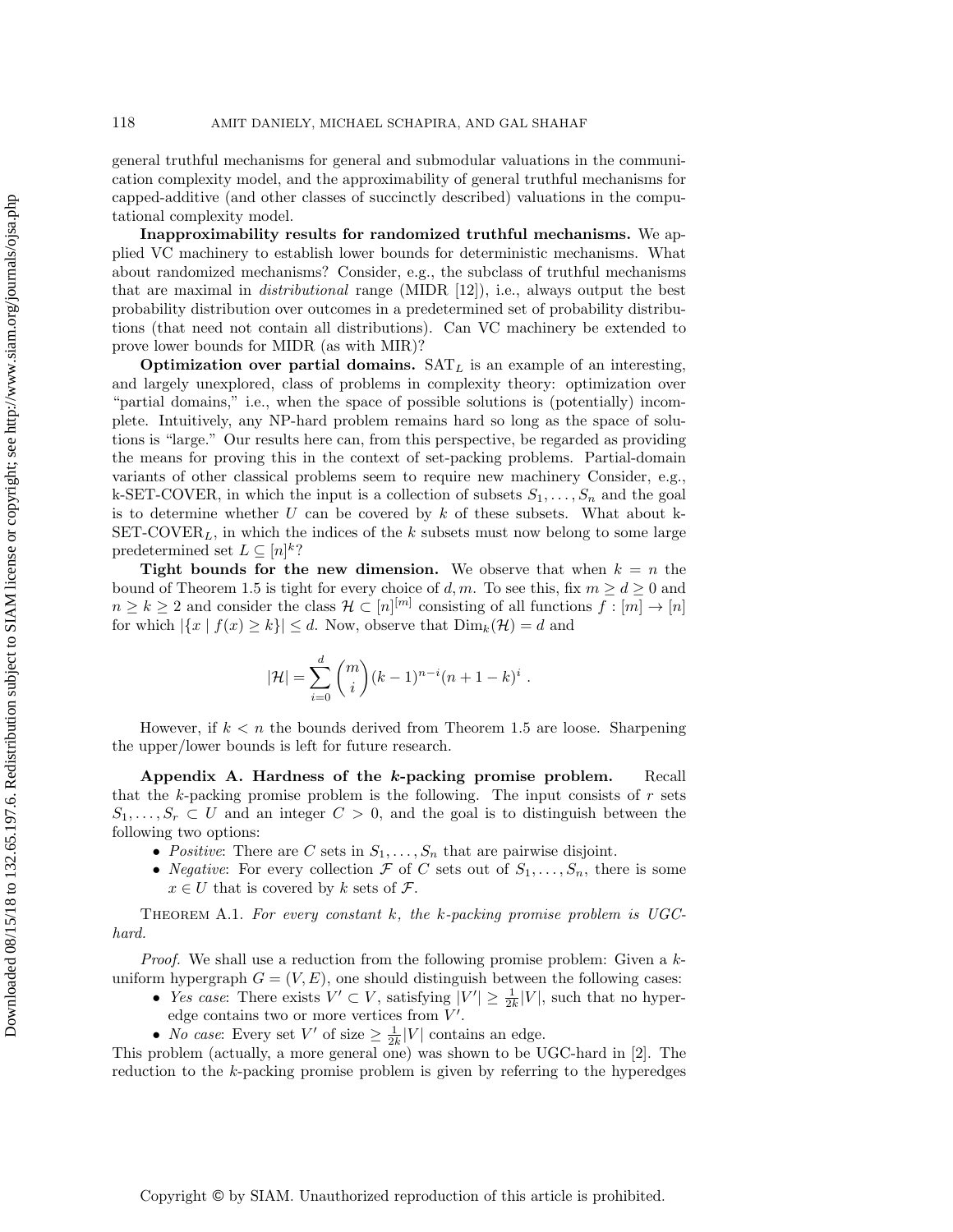as the elements of the universe. For each vertex  $i \in V$  define  $S_i$  to be the set of all hyperedges that contain *i*. Finally, let  $C = \frac{1}{2k}|V|$ .

It is straightforward to verify that this defines a valid reduction to the  $k$ -packing promise problem. Л

Acknowledgments. We thank Subhash Khot for referring us to [\[2\]](#page-23-14) and pointing out that the problem studied there can be reduced to the k-packing promise problem (see the proof of Theorem [A.1\)](#page-22-0). We thank Guy Kindler and Nati Linial for valuable discussions.

#### REFERENCES

- <span id="page-23-6"></span>[1] N. ALON, S. BEN-DAVID, N. CESA-BIANCHI, AND D. HAUSSLER, Scale-sensitive dimensions, uniform convergence, and learnability, J. ACM, 44 (1997), pp. 615–631.
- <span id="page-23-14"></span>N. BANSAL AND S. KHOT, Inapproximability of hypergraph vertex cover and applications to scheduling problems, in Automata, Languages and Programming, Springer, Berlin, 2010, pp. 250–261.
- <span id="page-23-10"></span>[3] Y. Bartal, R. Gonen, and N. Nisan, Incentive compatible multi unit combinatorial auctions, in Proceedings of the 9th Conference on Theoretical Aspects of Rationality and Knowledge, ACM, New York, 2003, pp. 72–87.
- <span id="page-23-5"></span>[4] S. BEN-DAVID, N. CESA-BIANCHI, D. HAUSSLER, AND P. LONG, Characterizations of learnability for classes of  $\{0, \ldots, n\}$ -valued functions, J. Comput. System Sci., 50 (1995), pp. 74–86.
- <span id="page-23-4"></span>[5] D. Buchfuhrer, S. Dughmi, H. Fu, R. Kleinberg, E. Mossel, C. Papadimitriou, M. SCHAPIRA, Y. SINGER, AND C. UMANS, Inapproximability for VCG-based combinatorial auctions, in Proceedings of the Twenty-First Annual ACM-SIAM Symposium on Discrete Algorithms, SIAM, Philadelphia, 2010, pp. 518–536.
- <span id="page-23-2"></span>[6] D. BUCHFUHRER, M. SCHAPIRA, AND Y. SINGER, Computation and incentives in combinatorial public projects, in Proceedings of the 11th ACM Conference on Electronic Commerce, ACM, New York, 2010, pp. 33–42.
- <span id="page-23-3"></span>[7] D. Buchfuhrer and C. Umans, Limits on the social welfare of maximal-in-range auction mechanisms, in Electronic Colloquium on Computational Complexity (ECCC), Technical report, TR09-068, 2009.
- <span id="page-23-13"></span>[8] W. Chen, L. Peng, J. Wang, D. Xie, F. Li, and M. Tang, The complexity and algorithm for k-duplicates combinatorial auctions with submodular and subadditive bidders, in Proceedings of the International Conference on Foundations of Computer Science (FOCS), The Steering Committee of The World Congress in Computer Science, Computer Engineering and Applied Computing (WorldComp), CSREA Press, Athens, GA, 2013, p. 1.
- <span id="page-23-8"></span>[9] A. Daniely and S. Shalev-Shwartz, Optimal learners to multiclass problems, in COLT, 2014, Proc. Mach. Learn Res. 35, Proceedings of Machine Learning Rrsearch, 2014, pp. 287–316.
- <span id="page-23-7"></span>[10] A. DANIELY, S. SABATO, S. BEN-DAVID, AND S. SHALEV-SHWARTZ, *Multiclass learnability and* the ERM principle, JMLR Workshop Conf. Proc. 19 (2011), pp. 207–232.
- <span id="page-23-0"></span>[11] S. Dobzinski, An impossibility result for truthful combinatorial auctions with submodular valuations, in Proceedings of the 43rd Annual ACM Symposium on Theory of Computing, ACM, New York, 2011, pp. 139–148.
- <span id="page-23-15"></span>[12] S. DOBZINSKI AND S. DUGHMI, On the power of randomization in algorithmic mechanism design, in 50th Annual IEEE Symposium on Foundations of Computer Science, 2009. FOCS'09, IEEE, IEEE Computer Society, Los Alamitos, CA, 2009, pp. 505–514.
- <span id="page-23-11"></span>[13] S. Dobzinski and N. Nisan, Limitations of VCG-based mechanisms, in Proceedings of the Thirty-Ninth Annual ACM Symposium on Theory of Computing, ACM, New York, 2007, pp. 338–344.
- <span id="page-23-12"></span>[14] S. DOBZINSKI AND M. SCHAPIRA, Optimal Upper and Lower Approximation Bounds for k-Duplicates Combinatorial Auctions, Technical report, Hebrew University of Jerusalem, Jerusalem, 2005.
- <span id="page-23-1"></span>[15] S. DOBZINSKI AND J. VONDRÁK, The computational complexity of truthfulness in combinatorial auctions, in Proceedings of the 13th ACM Conference on Electronic Commerce, ACM, New York, 2012, pp. 405–422.
- <span id="page-23-9"></span>[16] S. DOBZINSKI, N. NISAN, AND M. SCHAPIRA, Approximation algorithms for combinatorial auctions with complement-free bidders, in Proceedings of the Thirty-Seventh Annual ACM Symposium on Theory of Computing, ACM, New York, 2005, pp. 610–618.

Copyright © by SIAM. Unauthorized reproduction of this article is prohibited.